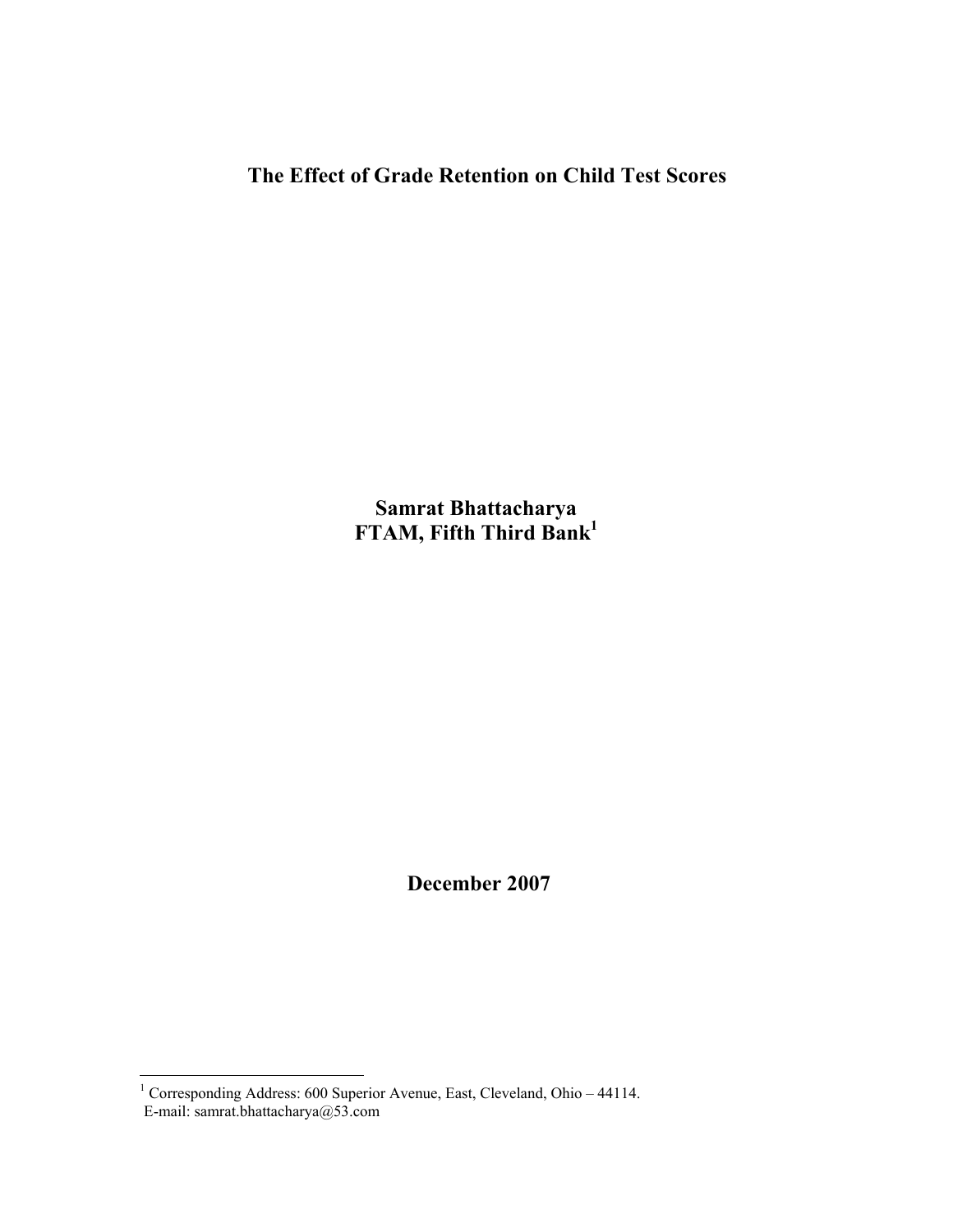### **Abstract**

Each year an estimated two million children in the United States repeat a grade. Investing an additional year in the same grade is expected to help a child to acquire the academic skills she lacks. This, in turn, would help her to be successful in higher grades. In spite of its popularity, grade retention remains a highly controversial practice. A majority of researchers find that, for the repeaters, repeating a grade is strongly correlated with the poor performance in mathematics and reading tests. In this paper I examine whether repeating a grade adds value to the academic performance of repeaters as measured by their improvement in mathematics and reading test scores. I focus on retention in grades one to five. I use data from the 1979 National Longitudinal Survey of Youth (NLSY79) and the NLSY79 Child Survey. Using a difference-in-difference propensity score matching estimator I find that repeating a grade does not lead to an improvement in a repeaters' performance in these tests. On contrary, repeating a grade adversely affects their performance in these tests.

Key words: Grade retention, repeaters, test score, propensity score, matching estimator

JEL Classifications: I2, J1, J2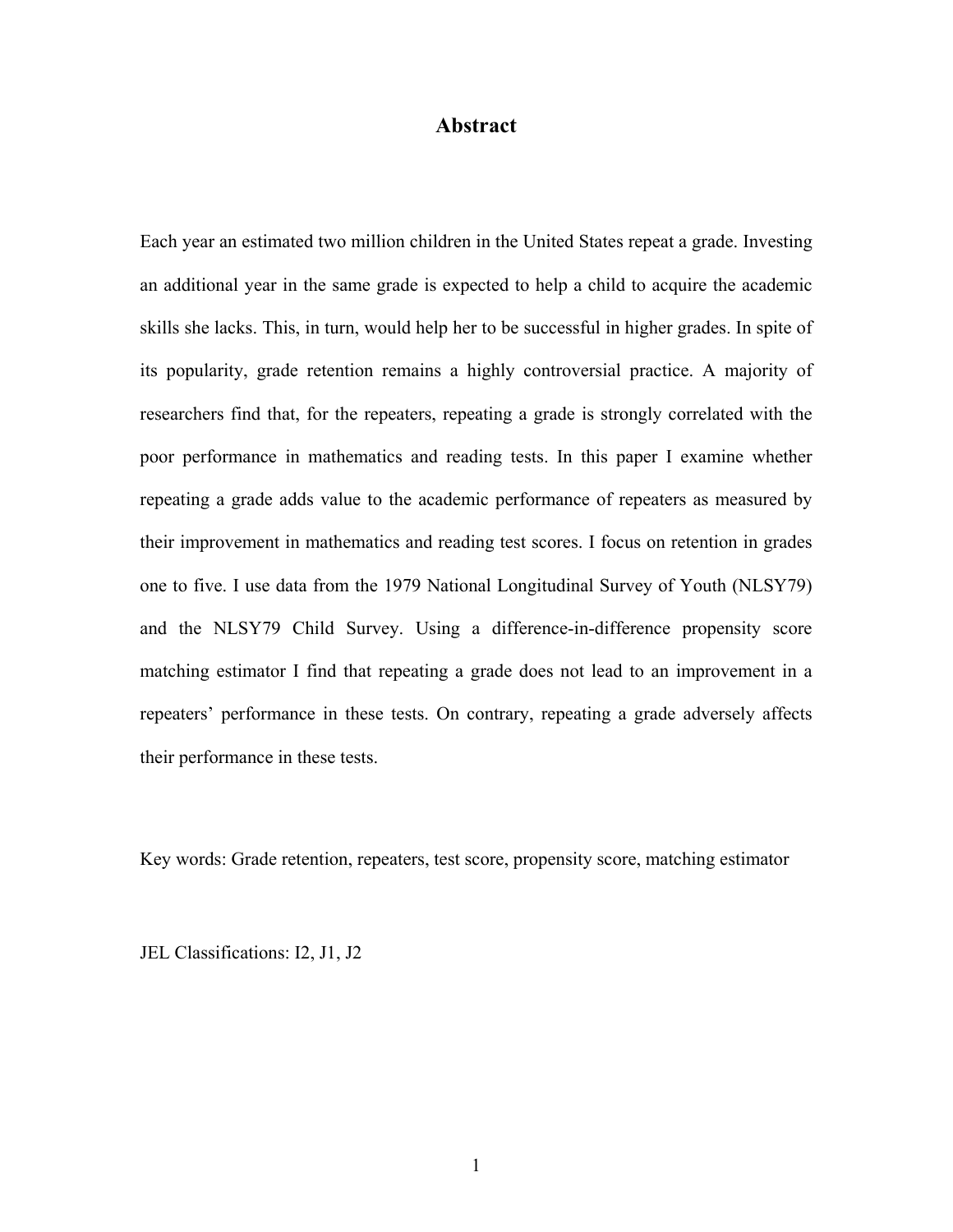# **1. Introduction<sup>2</sup>**

 $\overline{a}$ 

Recent education policies to make schools accountable for children's academic performance focus on improving reading and mathematics test scores of children (*No Child Left Behind Act* of 2001). States are expected to set standards for a grade based on these test scores. Failure to meet these standards may lead to retention of a child in that grade.<sup>3</sup> This is a move away from the popular practice of social promotion where a child is promoted to a higher grade irrespective of her performance in the class. Investing an additional year in the same grade is expected to help a child to acquire the academic skills she lacks. This, in turn, would help her to be successful at higher grades.

Grade retention is a very popular practice. Parents in the National Household Education Survey report that around ten percent of children were either repeating first grade or had repeated kindergarten in 1991. This number is approximately seven percent in 1995. About one-fifth of all eight graders had repeated at least one grade based on figures from the National Educational Longitudinal Survey of 1998. In a recent study, Eide and Showalter (2001) estimates approximately two million children repeat a grade in school in the U.S. every year. Given the average expenditure per pupil in public schools of \$7,013 in constant 1998-99 dollars, this would imply an additional annual cost of approximately \$14 billion for the public school system (NCES 2001).

 $2$  I thank Audrey Light, Bruce Weinberg and Lucia Dunn for their helpful comments. I also benefited from discussion with Abdul Munasib. The views expressed are of the author and not necessarily of the Fifth Third Bank.

<sup>&</sup>lt;sup>3</sup> There is no uniform retention policy across different states in the United States. With the passage of the *No Child Left Behind Act* of 2001, more and more states are moving towards establishing retention policies based on reading and mathematics assessments. As of 2005, there were twelve states that passed legislation or directed their state boards to implement "promotion gate" policies. Promotion gate is a performance threshold that a student is expected to meet prior to being promoted to a higher grade. However, states are given a free hand in deciding specific tests used for assessing the progress and eligibility criteria for passing these tests.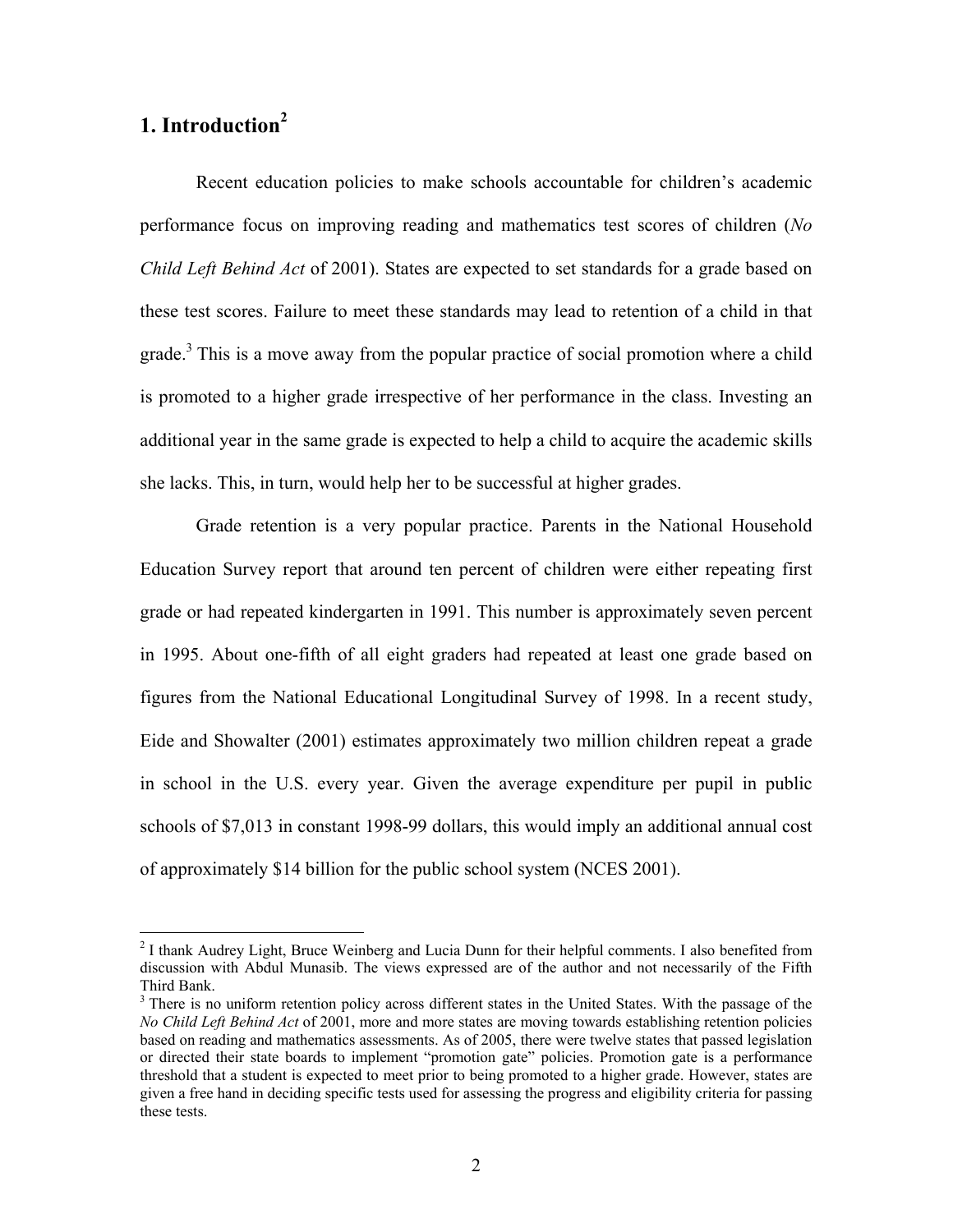Grade retention remains a highly controversial practice with the existing evidence heavily stacked against its effectiveness in improving a repeaters' academic performance. Researchers find that repeating a grade is strongly correlated with the poor performance in mathematics and reading tests of repeaters (Holmes 1989; Ferguson, Jimerson and Dalton 2001; Jimerson *et. al.* 1997; Lorence *et. al.* 2002; Nagaoka and Roderick 2004; Shephard and Smith 1987). However, a limited number of studies have also found moderate, positive effects of retention on test scores (Karweit 1999; Alexander, Entwisle and Dauber 2004; Jacob and Lefgren 2002; Greene and Winters 2007). It still remains an open and an important question as to whether repeating a grade adds value in terms of improving test scores of repeaters.

There is an important methodological issue that has not been addressed adequately by the previous researchers (Alexander, Entwisle and Dauber 2004 and Jacob and Lefgren 2002 are notable exceptions). To estimate the value-added from repeating a grade one needs to estimate how repeaters would have performed in a test if they had not repeated a grade. However, we do not observe this information because at any point in time a child could be either in the repeat or non-repeat group. This is essentially a missing data problem.<sup>4</sup> Studies examining the effect of grade retention on test scores take the average test scores of non-repeaters as a proxy for what repeaters would have done had they not repeated a grade. As long as repeaters represent a random group of children this comparison gives a correct estimate of the value added from repeating a grade. However, repeaters are not likely to be a random group of children. There could be important observable and unobservable differences between repeaters and non-repeaters.

 $\overline{a}$ 

<sup>&</sup>lt;sup>4</sup> This is also referred to as selection bias problem because children are not randomly selected to be retained in a class.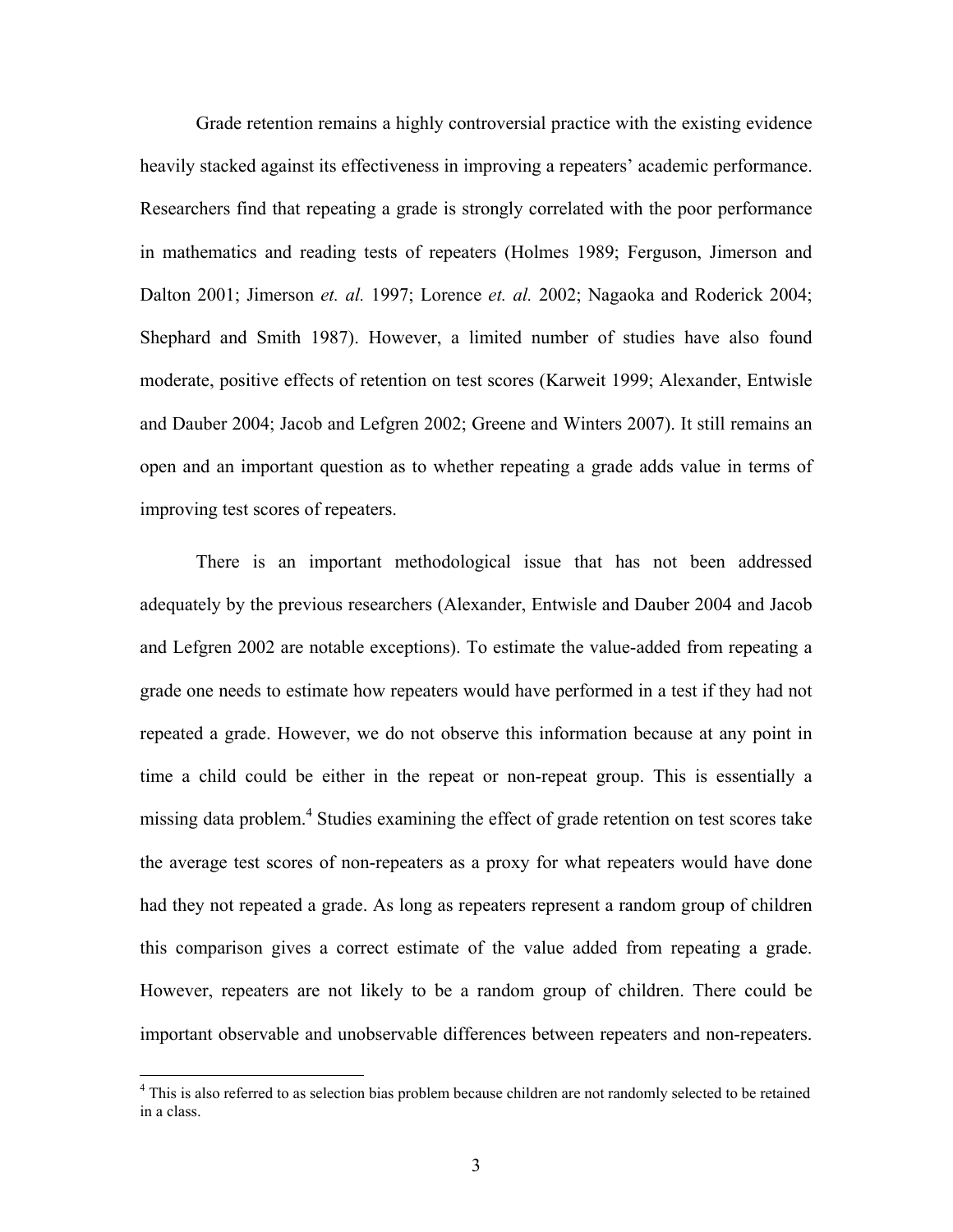For example, it is possible that children who repeat a grade have lower innate ability than those who don't and the difference in performance between these two groups of children simply reflects this difference in innate abilities.

 In this paper I examine whether repeating a grade adds value to the academic performance of repeaters as measured by their improvement in mathematics and reading test scores. I focus on retention in elementary school (grades one to five).<sup>5</sup> I use data from the 1979 National Longitudinal Survey of Youth (NLSY79) and the NLSY79 Child Survey. My outcome variables are mathematics and reading recognition assessments from the Peabody Individual Achievement Test (PIAT). My choice of outcome variables reflects the present policy drive to improve the mathematics and reading test scores at different grade levels. This study covers the period 1979 to 2002. I use a propensity score matching estimator to obtain the value-added from repeating a grade. Intuitively, a weighted average of test scores of non-repeater(s) is compared with the test score of a repeater, where weights are functions of ex-ante probability of repeating. Furthermore, by using pre- and post-retention test scores I am able to difference out time-invariant family and child characteristics such as child's innate ability, parent's motivation which are likely to be correlated with both the retention decision and test scores.<sup>6</sup>

I find that repeating a grade does not add value in terms of improved mathematics and reading test scores for the repeaters. For the mathematics test I find that children who repeat a grade, on average, scores 0.30 standard deviations below what they would have scored if they had not repeated a grade. I obtain similar result for the reading test.

 $\overline{a}$ 

 $5$  My choice of focusing on retention in grades one to five is determined by (a) data availability and (b) most of the retention takes place in early grades, particularly in kindergarten and grade one (Karweit 1999). <sup>6</sup> Hence the name difference-in-difference propensity score matching estimator (Heckman, Ichimura and Todd 1997).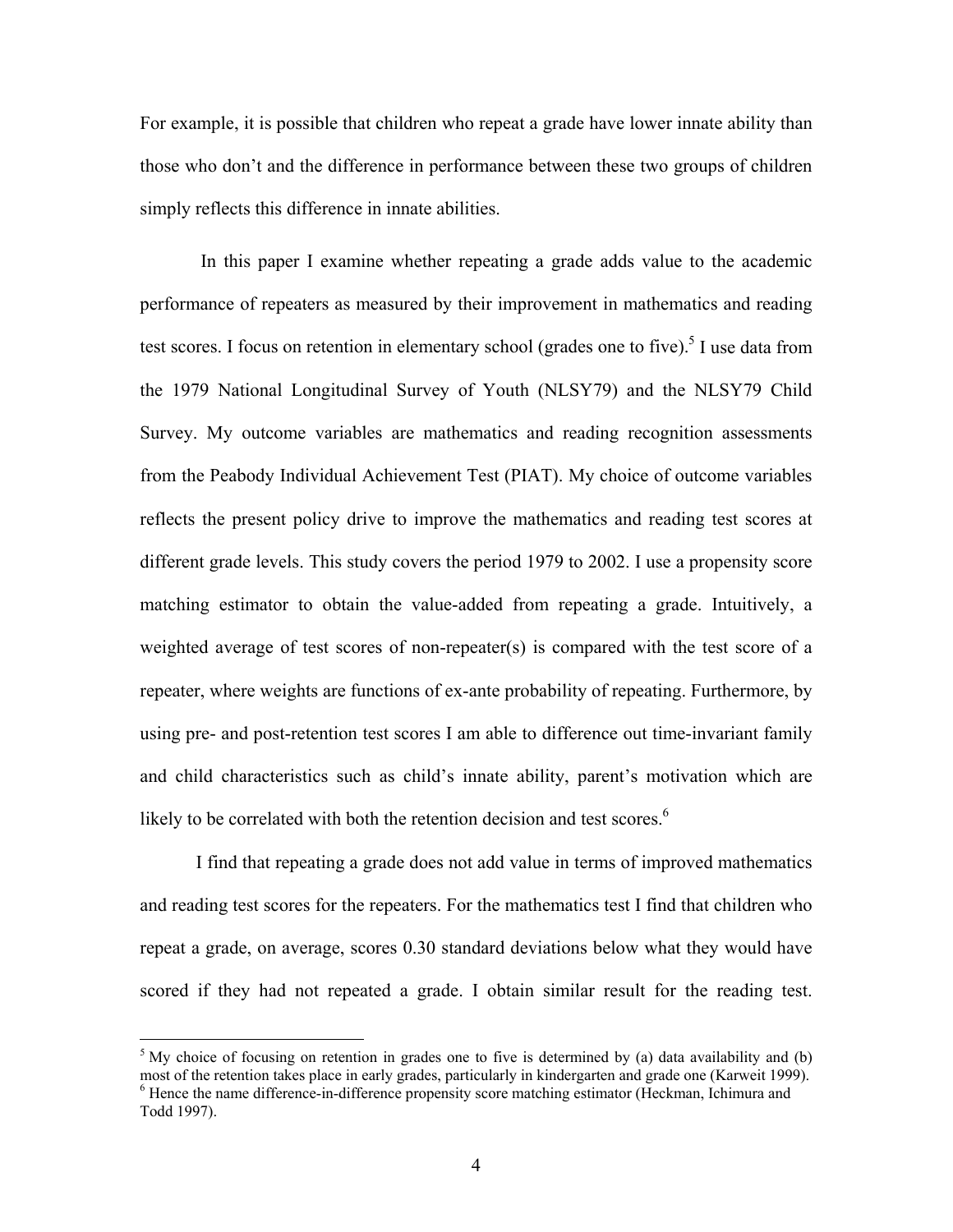Moreover, the negative effect of repeating a grade is more pronounced for children who repeat grades one and two than those who repeat grades three to five.

### **2. Estimation Strategy**

1

My objective is to identify value-added from repeating a grade for a repeater. At any given point in time, a child may be in either one of the two potential states, repeat or not repeat, but not in both. The states associated with repeated a grade for a child i is denoted by  $R_i = 1$  and not repeated a grade is denoted by  $R_i = 0$ . Let  $T_i$  be the test score observed for a child, while  $T_i(1)$  and  $T_i(0)$  be the true test scores corresponding to the two states. The observed test scores can be written in terms of the two true scores as

$$
T_i = R_i T_i(1) + (1 - R_i) T_i(0)
$$
\n(2.1)

The value-added from repeating a grade for a child is

$$
\Delta_i = T_i(1) - T_i(0) \tag{2.2}
$$

If we could simultaneously observe  $T<sub>i</sub>(1)$  and  $T<sub>i</sub>(0)$  for the same child, there would be no problem in identifying value-added from repeating a grade. However, we could observe only one test score depending on whether the child has repeated a grade or not. This is essentially a missing data problem.

 I use a propensity score matching estimator to estimate value-added from repeating a grade.<sup>7</sup> More specifically, I estimate the parameter mean effect of treatment on the treated, *i.e.*, the average effect of repeating a grade for repeaters. This parameter provides answer to the question of how much a typical repeater would benefit from

 $<sup>7</sup>$  For technical discussions on the propensity score matching estimator refer to Heckman, Ichimura and</sup> Todd (1997, 1998), Heckman, Ichimura, Smith and Todd (1998) and Rosenbaum and Rubin (1983).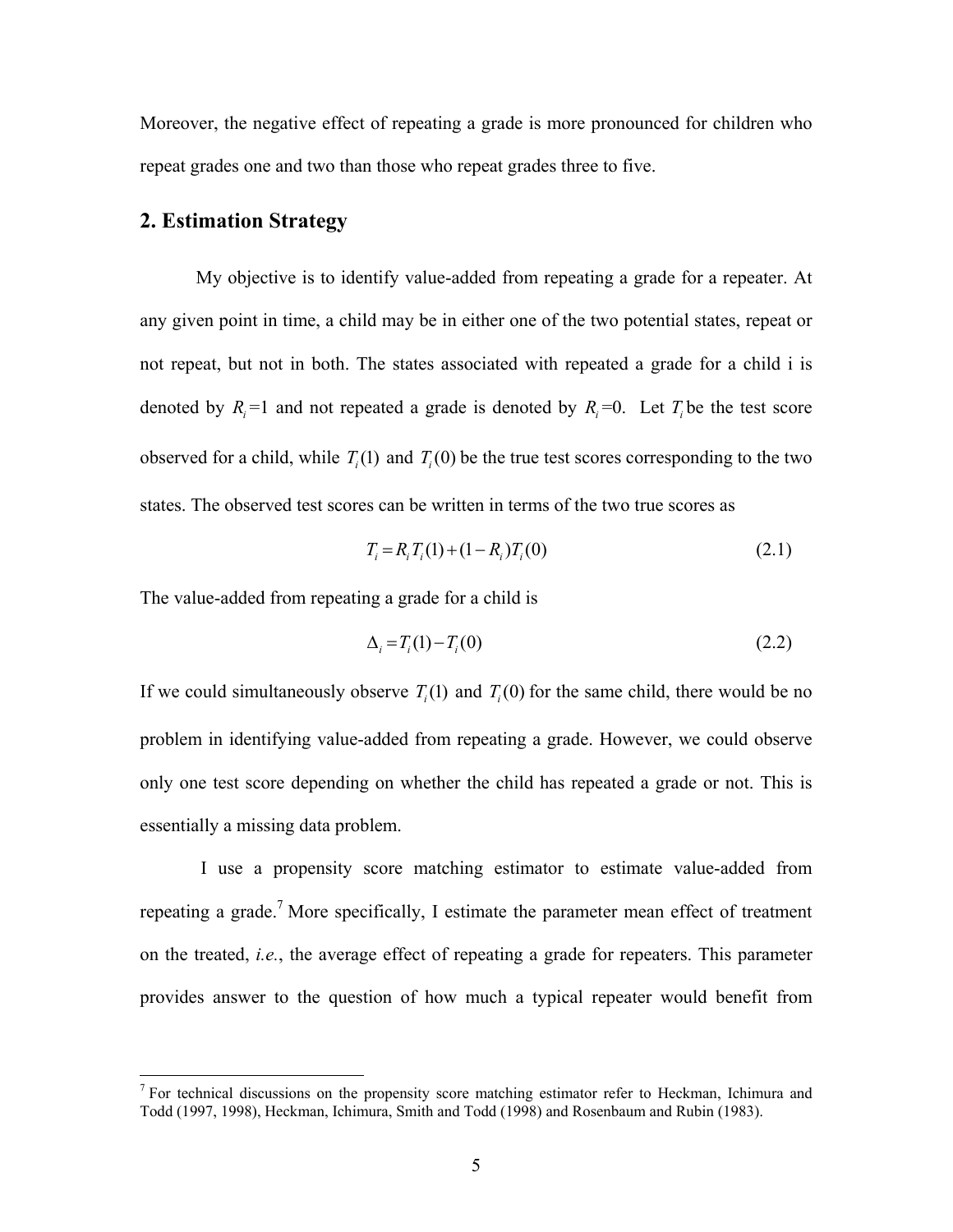repeating a grade compared to what she would have from not repeating a grade. $8$  That is, I estimate

$$
\delta = E(T_i(1) - T_i(0) | X, R_i = 1)
$$
\n(2.3)

where  $X$  is a set of conditioning variables (discussed in a greater detail in the next section). By using propensity score matching estimator I obtain an estimate of  $E(T<sub>i</sub>(0)|X,R=1)$ . The central idea behind this estimator is to match a repeater with a group of non-repeaters who have "similar" observable characteristics. Then use a weighted average of test scores of non-repeaters to come up with an estimate of  $T_i(0)$  for that repeater.

 The crucial assumption behind matching estimation methodology is the "conditional independence assumption" (CIA). In the present context, it means that conditional on the set of observed variables *X,* measured before retention decision is taken, retention decision is independent of the true test scores. That is,

$$
(Ti(1), Ti(0)) \perp Ri , conditional on X \t(2.4)
$$

This condition is known as the "ignorant treatment assignment" (Rosenbaum and Rubin 1983) or "selection on observables" (Heckman and Rob 1985). In other words, if we have enough information in *X* about retention decision, we can eliminate any correlation between the outcome and retention decision by conditioning on *X*. Heckman, Ichimura and Todd (1997) shows that for the identification of (2.3) it is sufficient to assume

1

<sup>&</sup>lt;sup>8</sup> Another parameter of interest is the overall treatment effect for which I have to estimate both the average treatment effect on the treated and also how much the non-repeaters, for example, have gained if they actually repeated a grade. To estimate the second component I need a large number repeaters matched to each non-repeaters which is problematic given the small number of repeaters in my sample (more on sample size in the Data Section).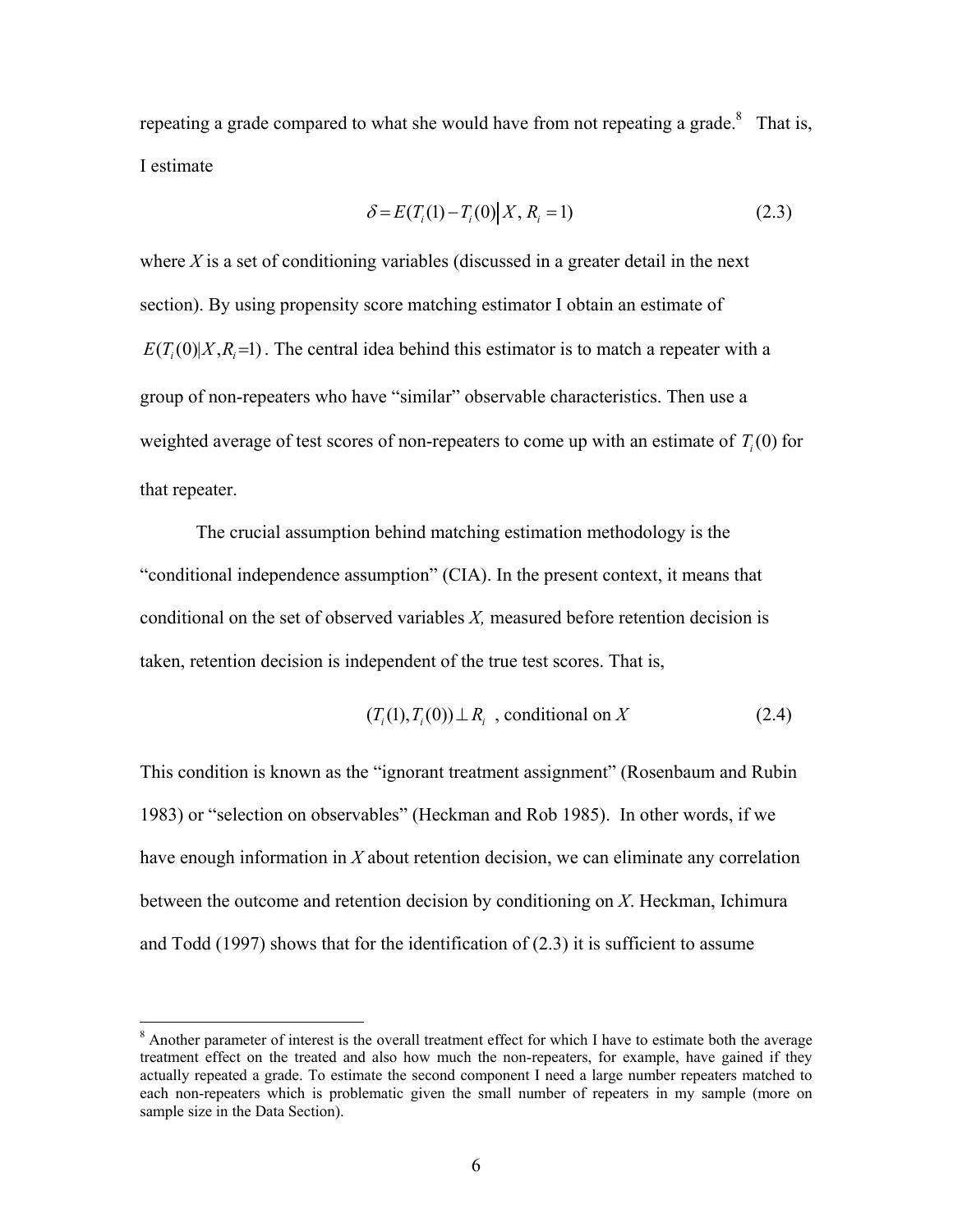$$
E(T_i(0)|X, R_i) = E(T_i(0)|X)
$$
\n(2.5)

In addition, matching estimator also requires that the probability of retention, conditional on *X*, is bounded away from zero and one. That is,

$$
0 < \Pr(D_i = 1 | X) < 1 \tag{2.5}
$$

This is referred to as the "common support" condition. It implies that at each level of *X*, the probability of observing a repeater and non-repeater is positive. For estimating (2.3) we require a weaker assumption

$$
Pr(R_i=1|X)<1\tag{2.6}
$$

 Matching directly on *X* is problematic as the number of variables to match on increases. To circumvent the problem, matching is done based on the estimated probability of repeating a grade,  $Pr(R_i=1|X)$  (Rosenbaum and Rubin 1983).

As mentioned earlier, I use a weighted average of test scores of children who did not repeat a grade to obtain an estimate of what a matched repeater would have done if she had not repeated a grade. To obtain these weights I use a kernel estimator where a match for each retained child is constructed by using kernel weighted average over multiple children in the non-retained group (Heckman, Ichimura and Todd 1997). The idea is to assign more weights to non-repeaters who are more "similar" in observed characteristics, where similarity is measured by the difference in probability of repeating a grade. Therefore, value-added from repeating a grade is given by

$$
\hat{\delta} = \frac{1}{n_1} \sum_{i=1}^{n_1} \left[ T_i(1) - \frac{\sum_{j=1}^{n_2} T_j(0) K(\frac{P_j - P_i}{h_n})}{\sum_{l=1}^{n_2} K(\frac{P_l - P_i}{h_n})} \right]
$$
(2.7)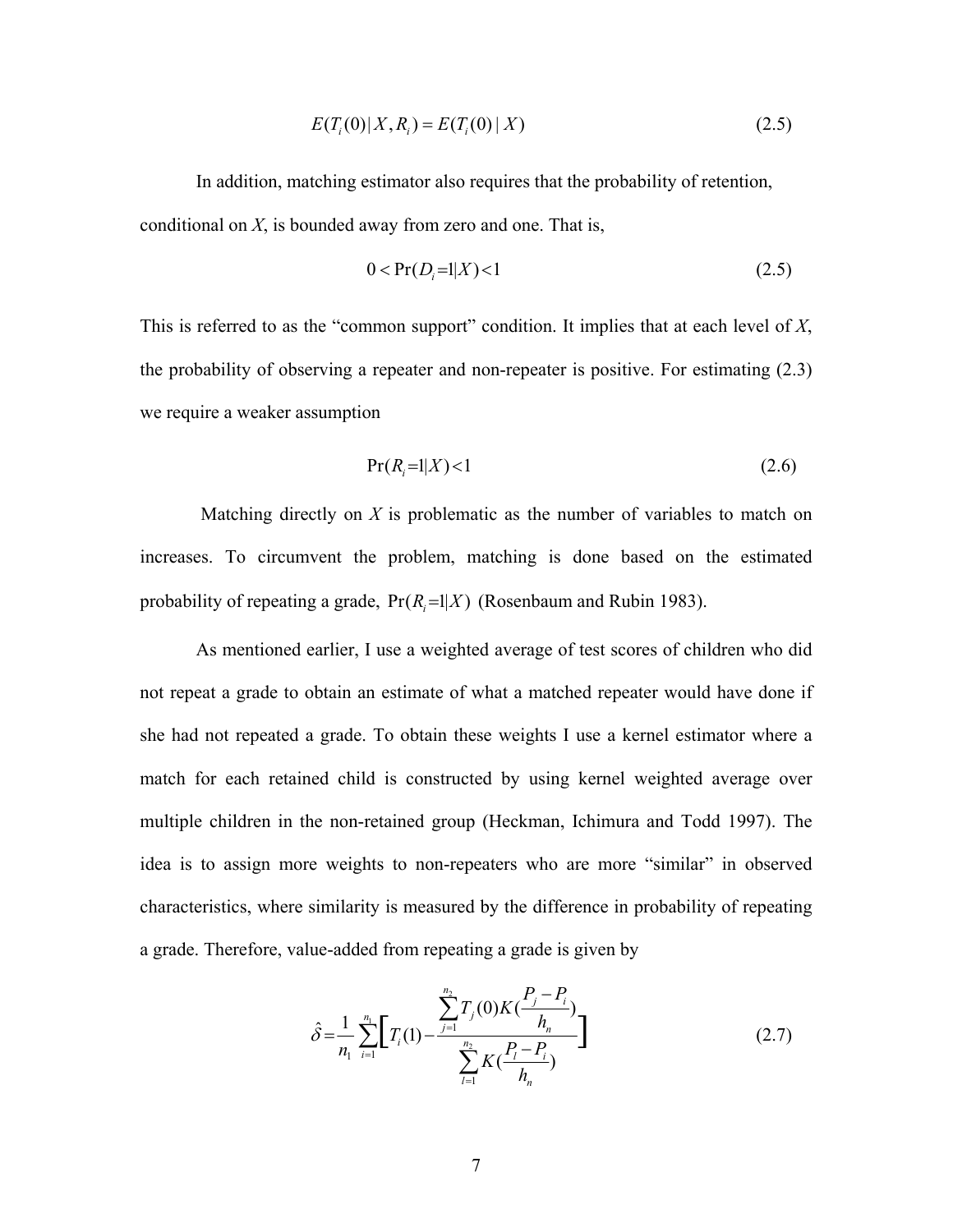where,  $n_1$  is the number of children who had repeated a grade,  $n_2$  is the number of children who did not repeated a grade,  $K(.)$  is the kernel function,  $h_n$  is a bandwidth parameter associated with the kernel function and  $P = Pr(R = 1|X)$  is the probability of repeating a grade.

 The key to propensity score matching estimator is the set of variables *X* used to match repeaters and non-repeaters. These are variables that are measured *before* children repeated a grade because I want a set of  $X$ 's that predict the ex-ante probability of repeating. Once conditioned on the right set of *X*, the assumption underlying the propensity score matching estimator is that there are no systematic differences between a repeater and a non-repeater, except their retention status. For example, to obtain valueadded from repeating a grade I need to assume that, conditional on *X*, there are no systematic differences in unobserved time-invariant characteristics between a repeater and non-repeater. Following Heckman, Ichimura and Todd (1997), one way to relax this assumption is to use the change in test scores as the outcome, computed as the difference in the pre- and post-retention test scores. This will difference out time-invariant child characteristics such as innate ability that is likely to be correlated with both the decision to repeat a grade and test scores.<sup>9</sup>

 The matching estimator is identified only over the common support region (2.6). That is, the identification of value-added from repeating a grade is possible only over the portion of *X'*s support where for each repeater I can obtain at least one non-repeater. Empirical probability distributions may not always satisfy this common support

 $\overline{a}$ 

<sup>&</sup>lt;sup>9</sup> I also carried out a "balancing test" which tests whether the propensity score model is correctly specified (Dehejia and Wahba 2002). In this test repeaters and non-repeaters are broken into quartiles based on their estimated propensity score and an equality of mean for each of the *X*'s across these two groups of children.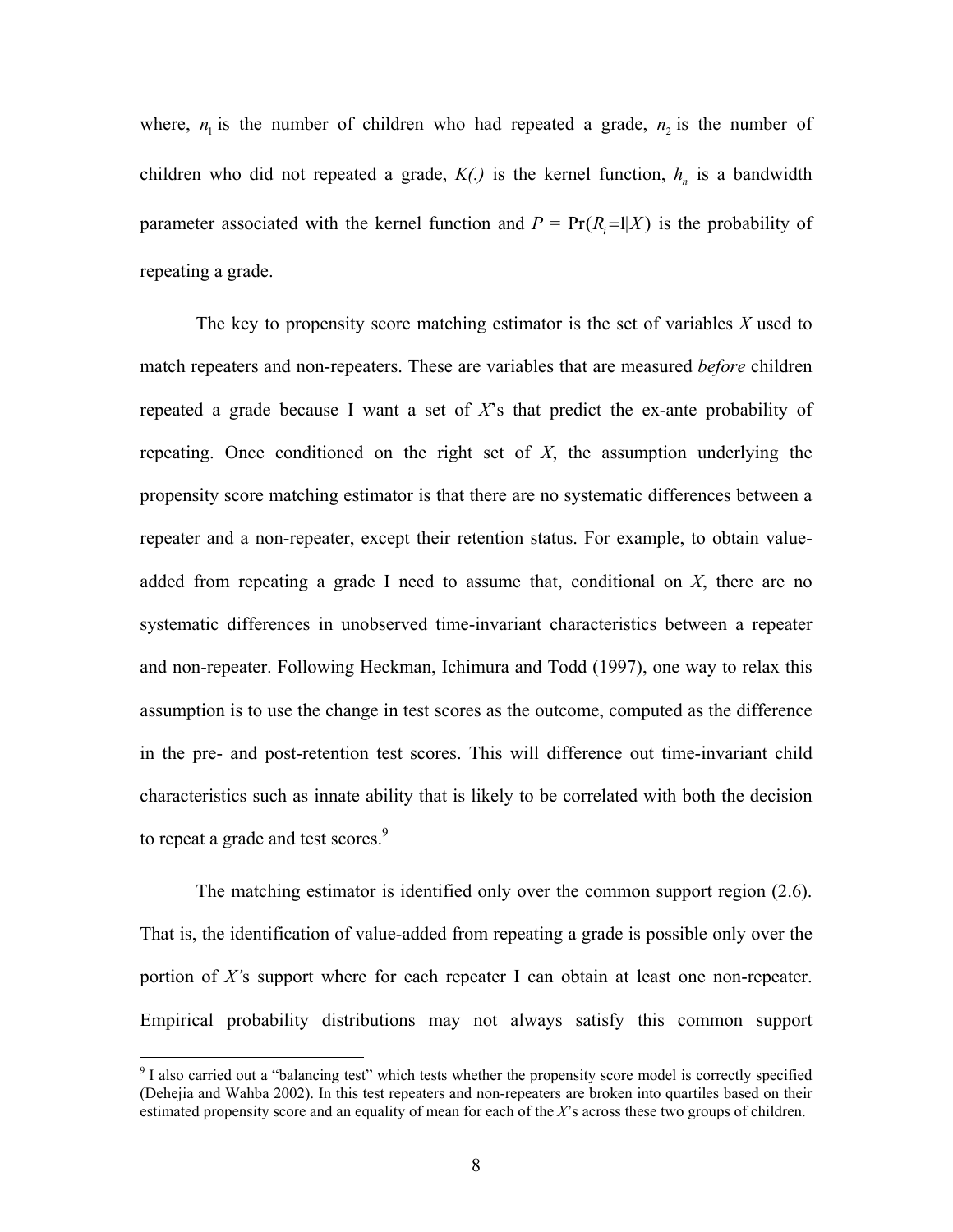condition. A common practice is to enforce condition (2.6) by imposing a common support constraint. I impose common support constraint following two procedures used in the matching literature (Heckman, Ichimura and Todd 1997). First, I impose common support by dropping repeaters whose propensity score is higher than the maximum or less than the minimum propensity score of the non-repeaters. Second, common support is imposed by dropping *q* percentage of the repeaters at which the propensity score density of the non-repeaters is the lowest.

### **3. Data**

#### **3.1. Sample**

I use data from the 1979 National Longitudinal Survey of Youth (NLSY79) and the NLSY79 Child Survey. The NLSY79 began in 1979 with a sample of 12,686 respondents (6,283 female respondents) born between 1957 and 1964. They are interviewed annually until 1994 and after that biennially. I use data up to the 2002 survey year. Biological children of the NLSY79 female respondents have been interviewed every two years in the NLSY79 Child Survey, starting in 1986. As of 2002, a total of 11,340 children have been identified as having been born to 4,890 of the 6,283 NLSY79 female respondents. As part of the Child Survey, children were administered mathematics and reading tests to children age five and above (Center for Human Resource Research 2002). This survey also provides information on child characteristics such as her age, sex, birth weight, health condition, grade repetition. The NLSY79 survey, meanwhile, provides information on mother's family structure, family income, cognitive ability, education, and the number of children in the household and region of residence.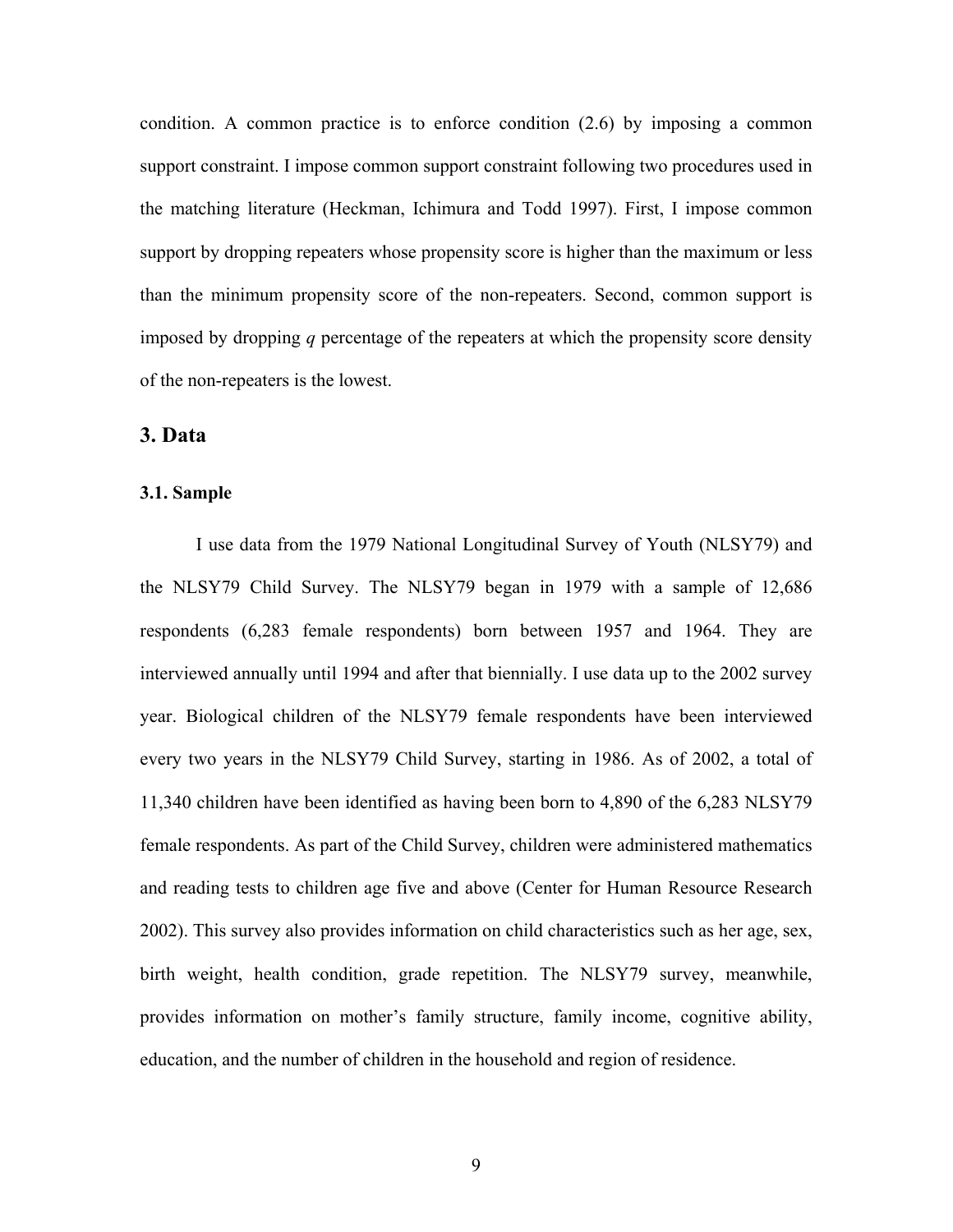Table 1 summarizes the criteria I use to select my sample. I focus on retention at grades one to five. This is motivated by the fact that a majority of retention takes place at these grades (Edie and Showalter 2001; Corman 2003; Karweit 1991). As of 2002, the total number of children ever born to the NLSY79 female respondents is 11,340. Of them,  $1,692$  children were never interviewed.<sup>10</sup> I further restrict children born on or after 1979 because they are born to very young mothers. This reduces my sample by 1,072 children. I further exclude 2,757 children who as of 2002 did not repeat a grade and were still enrolled at grades one to five or too young to be in school. Although the NLSY79 Child Survey started in 1986, the information on which grade a child has repeated was collected only from the 1994 survey round.<sup>11</sup> I exclude 543 children for whom I have no information on which grade they have repeated. I further exclude 156 children who repeated grade six and above. I arrive at the final sample size of 4,759 children or data points after excluding children who do not have test score measures used in this study.

#### **3.2. Dependent Variables**

1

I use mathematics and reading recognition assessments from the Peabody Individual Achievement Test (PIAT) as my outcome measures. These tests are administered to all children between ages five and fourteen years. The mathematics subscale measures a child's attainment in mathematics as taught in mainstream education. It consists of 84 multiple-choice questions of increasing difficulty and measures skills ranging from recognizing numerals to advanced concepts in geometry and trigonometry. The reading recognition subscale also contains 84 items; skills assessed include matching letters, naming names and reading single words aloud (Center for Human Resource

<sup>&</sup>lt;sup>10</sup> These children probably no longer live with their mother or passed away.

<sup>&</sup>lt;sup>11</sup> Although some of the grade retention information was filled in the 1994 survey retroactively.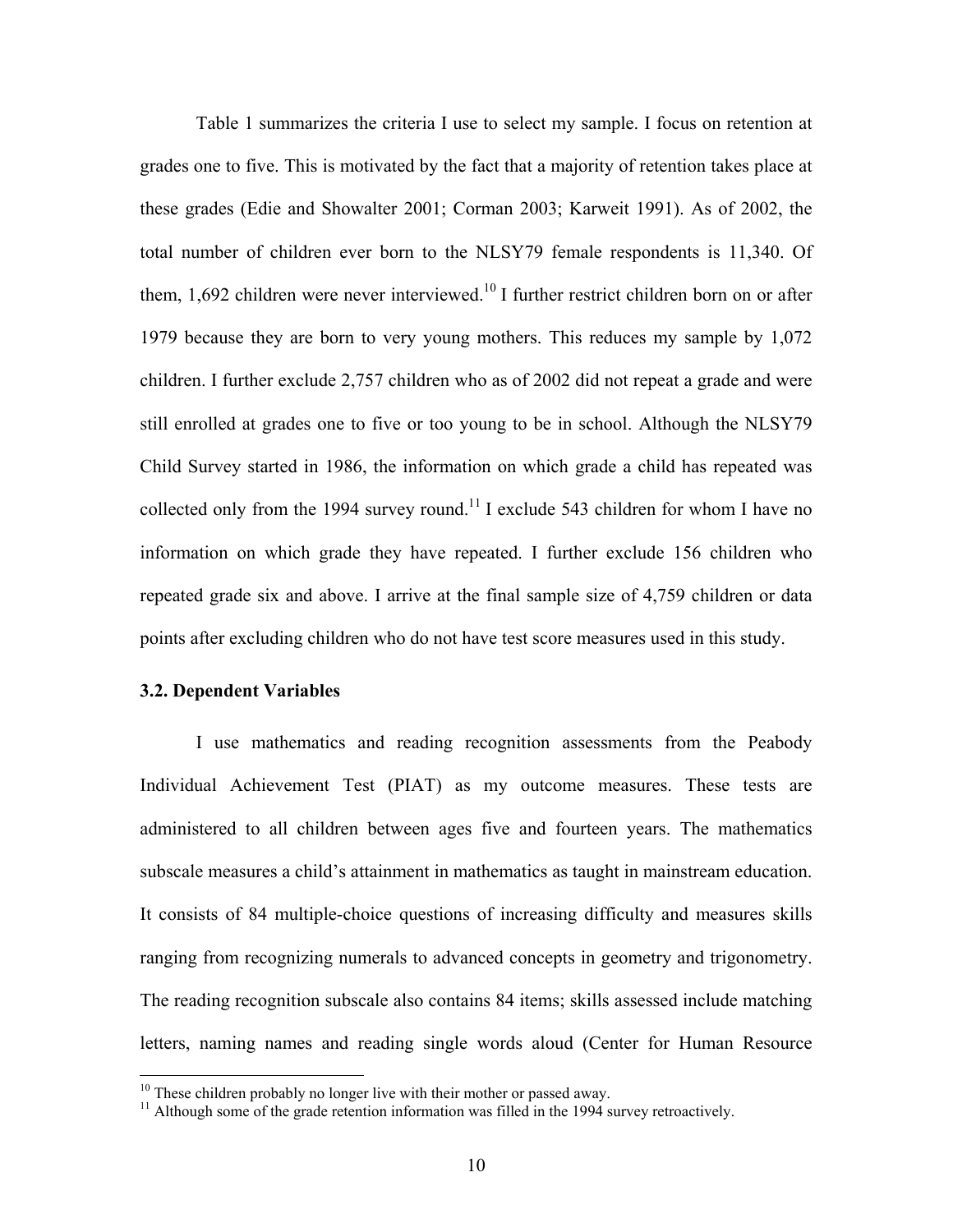Research 2002). I use the standard scores reported in the Child Survey for both these tests. Test scores are measured both *before* and *after* children have repeated a grade.

#### **3.3. Explanatory Variables**

 $\overline{a}$ 

The key explanatory variable is grade retention. At each survey round, a child's mother provides the information whether the child has repeated a grade. I use a dummy variable that takes a value of one if a child has repeated any one of the grades one to five, and zero, otherwise. $^{12}$ 

Identification of value-added by using matching estimation technique depends on variables that are used to match repeaters and non-repeaters. My choice of such variables is influenced by what previous researchers have found to be good predictors of grade retention. A set of child characteristics such as child's age, sex and race has shown to affect the probability of repeating a grade. For example, boys are more likely to repeat a grade than girls, and African-Americans are more likely to repeat a grade than whites (Corman 2003; Eide and Showalter 2001; Jacob and Lefgren 2004). Children with health problems that limit school attendance or school work are more likely to repeat a grade (Corman 2003). I include a dummy variable to indicate the presence of health problems in children.

Researchers also find that children living with single mothers, living with mothers with low educational attainment and low income are more likely to repeat a grade (Corman 2003; Jacob and Lefgren 2004). I include mothers' characteristics such as her highest grade completed, Armed Forces Qualification Test (AFQT) scores family

 $12$  For children who have repeated multiple grades I consider the first grade they repeated. Multiple grade repeaters constitute approximately 9% of all repeaters.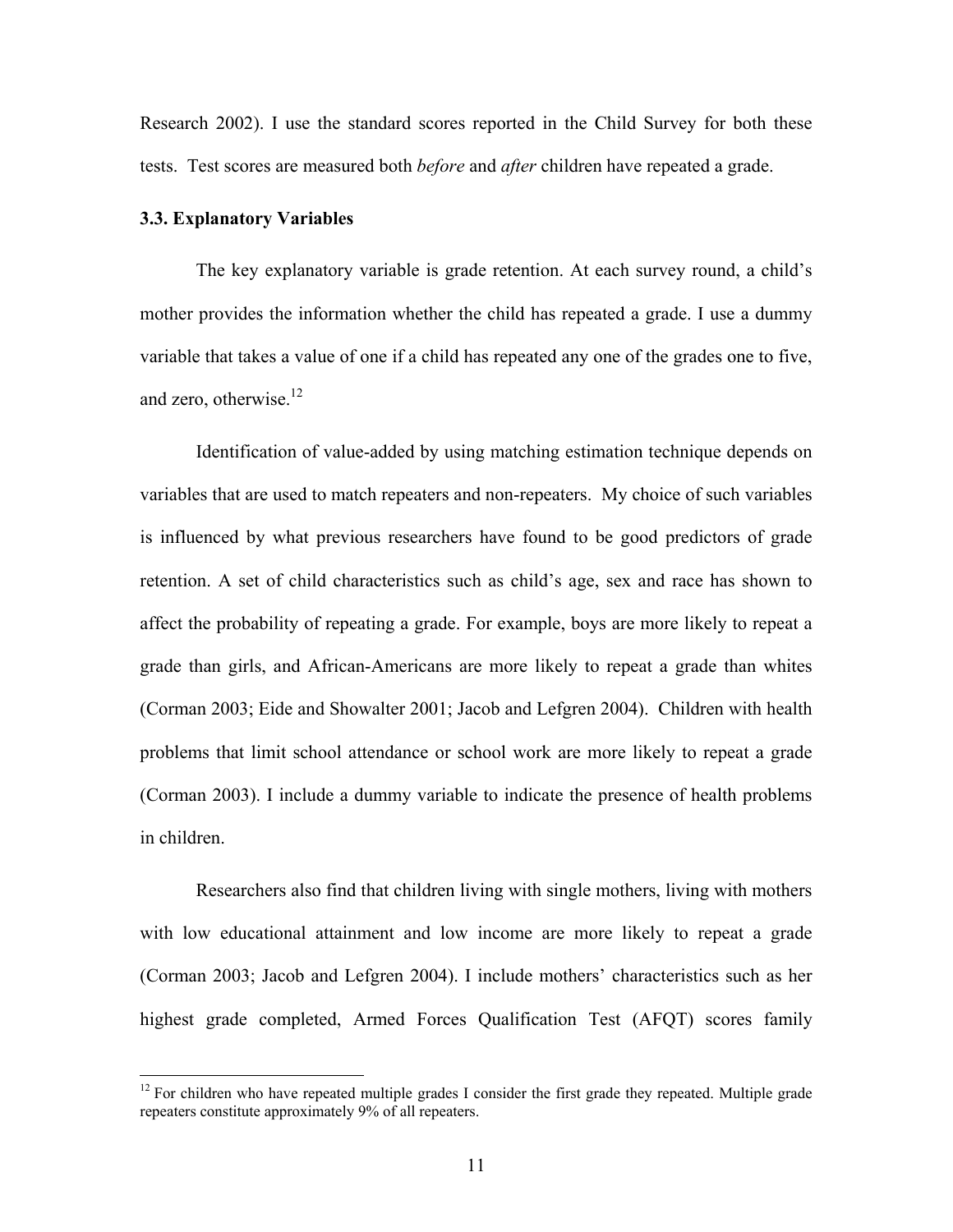income, family structure, and number of children in the household in the study.<sup>13</sup> I also include a set of dummy indicating whether the child lives in the northeast, north central, south or western region of the United States. All these variables, except the information on child health, are measured before a child enters school, *i.e.*, before age five of a child.

#### **3.4. Descriptive Statistics**

 Table 2 reports means and standard deviations of mathematics and reading test scores used in this study. For repeaters these test scores are measured *after* they have repeated a grade. Approximately 10% of children in my sample have repeated grades one to five. Children who repeat a grade have, on average, lower mathematics and reading test scores. For example, children who repeat a grade, on average, score 11.38 lower in the mathematics test than those who did not repeat a grade. This is equivalent to 0.75 standard deviations and is statistically significant at  $5\%$  significance level.<sup>14</sup> For the reading test, the corresponding difference is 14.77 points or 0.98 standard deviations and is statistically significant at 5% significance level.

 Table 3 reports sample means and standard deviations of explanatory variables used in matching repeaters and non-repeaters. A child who repeats a grade is more likely to be male, African-American, have a health problem that limits her school work and lower birth weight than a child who did not repeat a grade. These differences are statistically significant at 5% significance level. For example, forty percent of repeaters are female compared to fifty-one percent of non-repeaters; forty-nine percent repeaters are African-Americans compare to only twenty-eight percent of non-repeaters. Twenty-

<u>.</u>

 $13$  Total family income is the sum of wages and salaries including tips, income from farm and business, military income, unemployment benefits, AFDC and SSI receipts, food stamps, and other income received by the mother and her spouse (partner), measured for the past calendar year. <sup>14</sup> 1 standard deviation is 15 points in the mathematics and reading tests.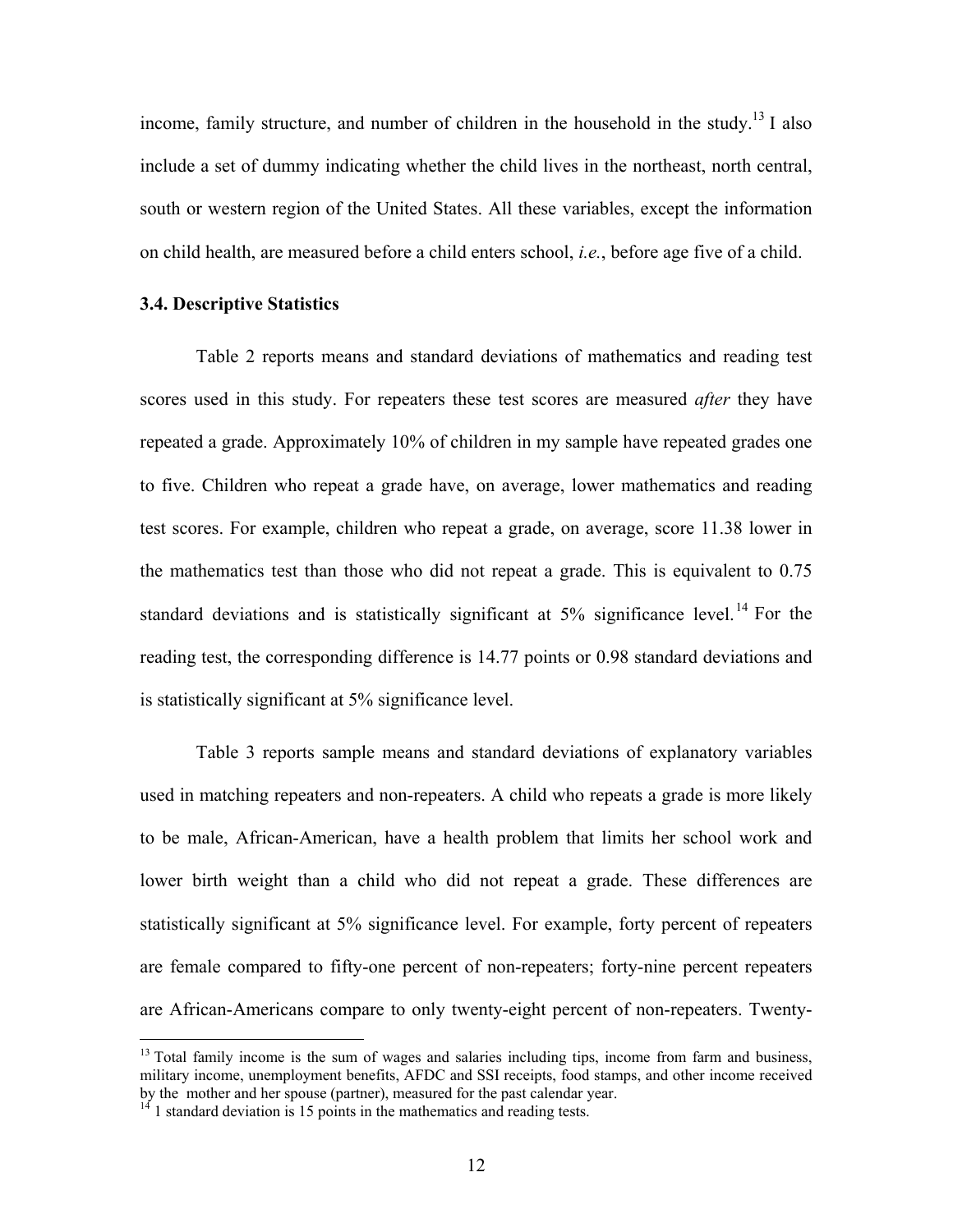four percent of repeaters have attended a Head Start program compared to only fourteen percent of non-repeaters. Mother of a repeater, on average, have completed fewer years of schooling, have lower scores on their AFQT test and low family income than mother of a non-repeater.<sup>15</sup> For example, mother of a repeater have mean AFQT score of only 17.85 compare to the mean score of 35.78 of a non-repeater's mother. Similarly, the difference in annual family income between a mother of repeater and non-repeater is over \$10,000. Furthermore, forty-six percent of repeaters are from single-mother households compare to twenty-seven percent of non-repeaters. Finally, comparing mathematics and reading test scores measured at an age before children have repeated a grade, I find that would-be repeaters were performing poorly in these tests compared to their non-repeater counterparts. For instance, would-be repeaters were scoring 7.92 points or 0.52 standard deviations lower in the mathematics test than the non-repeaters.

### **4. Empirical Results**

For matching estimator I first compute the probability of repeating a grade for a child by estimating a logistic regression where the dependent variable is a dummy variable that takes on a value of one, if a child repeats a grade and zero, otherwise. The independent variables used in the logistic regression are given in the Table 4. Findings are consistent with what I reported in the descriptive statistics section. Being an African-American, male and having health problems significantly increases the probability of being retained. Having a lower birth weight also positively affects the probability of repeating a grade. Attending a Head Start program also positively, although not statistically significant, affects the probability of retention. Mother's characteristics such

<u>.</u>

<sup>&</sup>lt;sup>15</sup> These differences are statistically significant.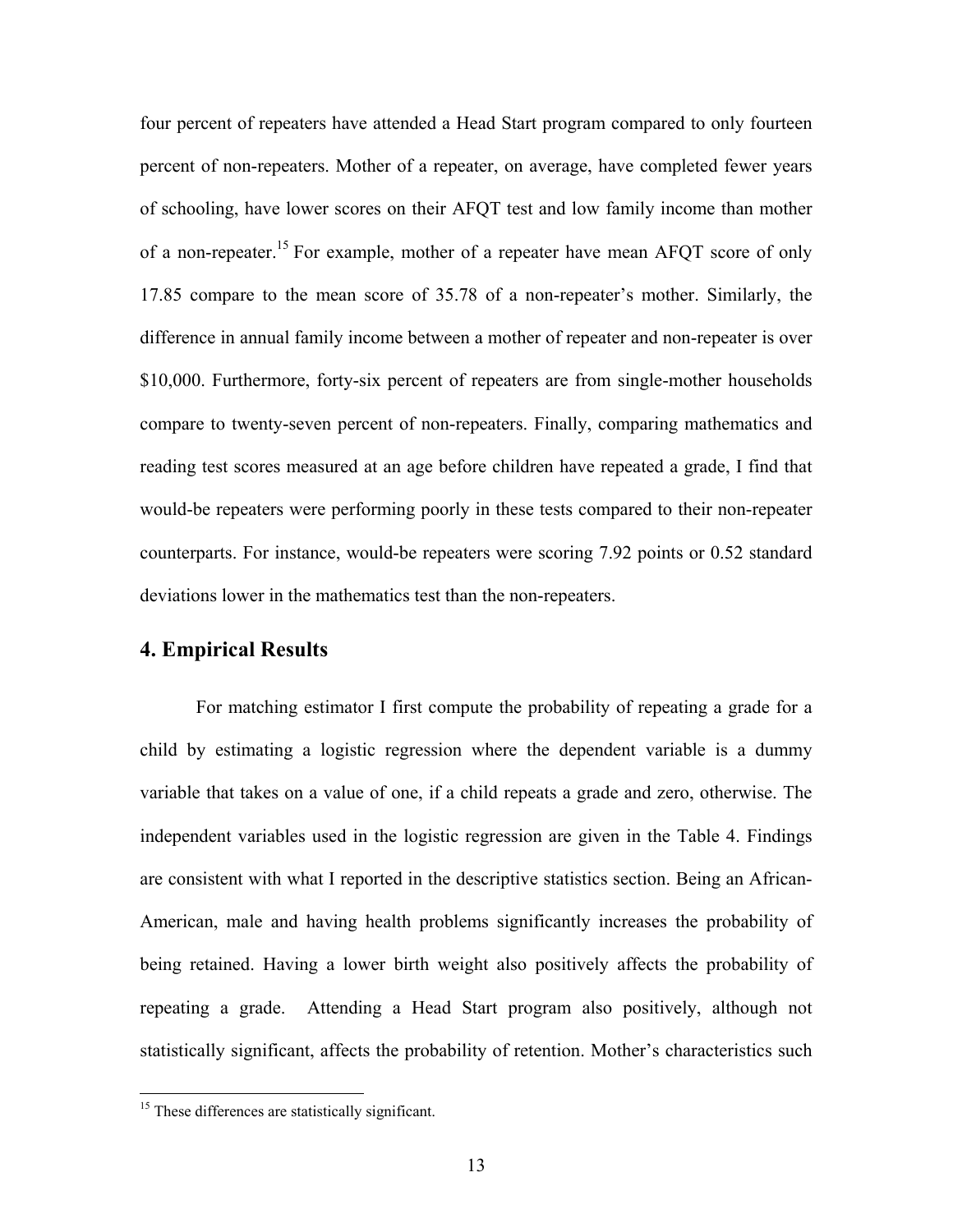as lower score on the AFQT test, lower years of schooling and being single significantly increases the probability of retention. Belonging to a family with lower income level also increases, although not statistically significant, the probability of retention. A larger number of children in the household also significantly increase the probability of retention. This specification of the propensity score model satisfies the balancing test discussed in section 2.

Table 5 reports the value-added from repeating a grade for the repeaters obtained from the propensity score matching estimator. I find that repeaters score 4.63 points or 0.30 standard deviations *lower* in the mathematics test than what they would have if they had not repeated a grade and this difference is statistically significant (row one of the Table 5). Similarly, the repeaters score a statistically significant 3.23 points or 0.21 standard deviations lower in the reading test than what they would have if they had not repeated a grade (row one of the Table 5). Therefore, repeating a grade does not help a child to improve her academic performance — a finding contrary to the popular belief. The conclusion is robust to different common support specifications (rows two and three of Table 5). On average, for the failing students just spending an additional year in a grade is not enough to improve their test scores. Of course, "repeating a grade" does not mean same thing for all the repeaters. Some may get more attention in school and home than others while they were repeating a grade. I do not have information on what kind of treatment children were exposed to during the year they were repeating a grade. All I can conclude is that, on average, there is no value-added from repeating a grade.

More children are retained at earlier grades with the expectation that any lack of academic skills is likely to be corrected if they are detected and improved upon at an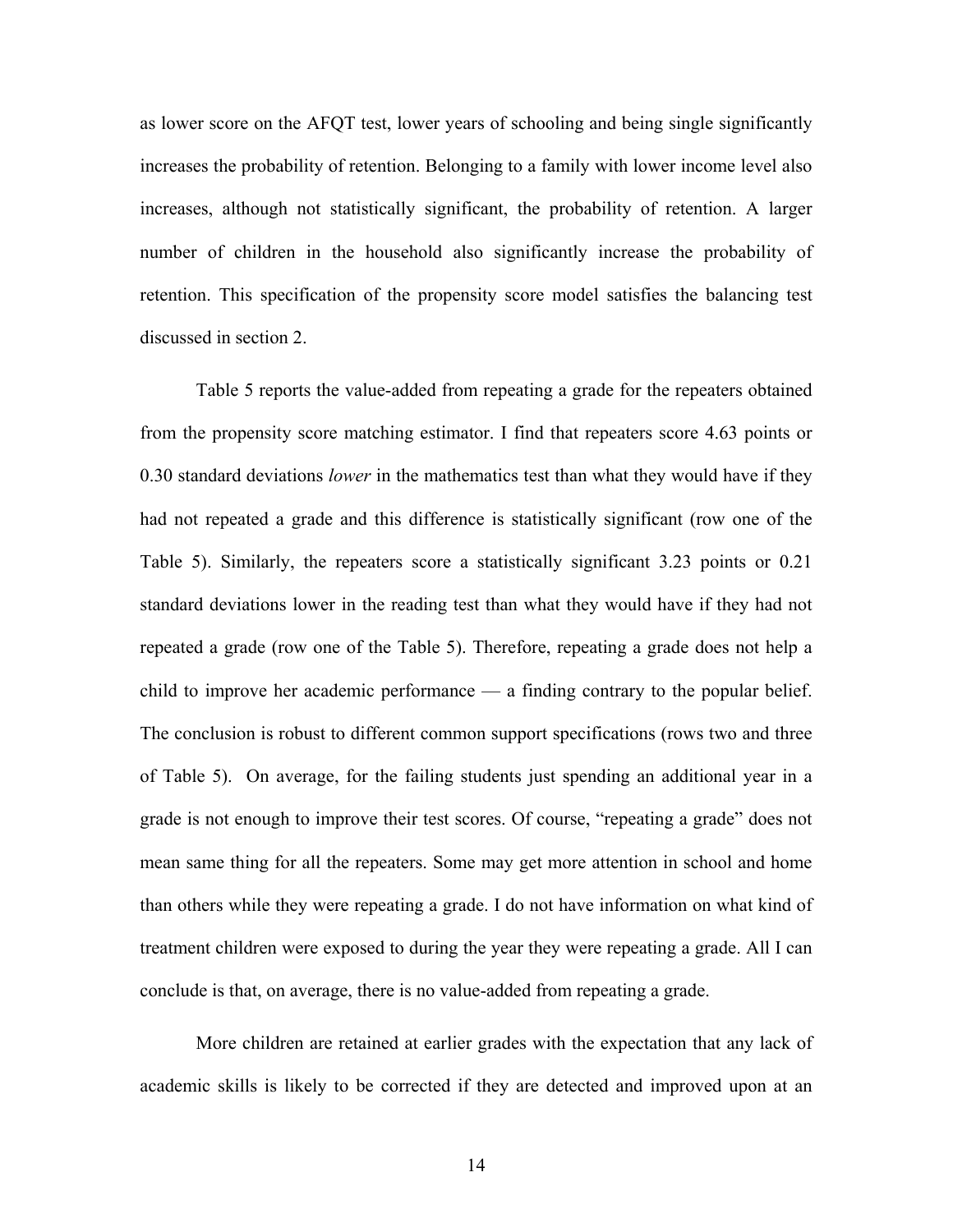early age given the malleability of such skills at an early age. It would be interesting to examine how the effect of repeating varies by grade level. In particular, I am interested to know whether those who repeat an early grade is benefited more than those who repeat later grades. The results are reported in Table 6. Around thirty-seven percent of all repeaters in my sample repeated grade one, followed by twenty-three percent in grade two, seventeen percent in grade three and rest in grade four and five. I find that repeaters score *lower* in the mathematics and reading than what they would have if they hadn't repeated irrespective of the grade level they have repeated. However, there is considerable heterogeneity in the effect of repeating a grade across the different grade levels repeated. The negative effect of repeating a grade is higher for those repeaters who repeat early grades than those who repeat later grades. For example, for the mathematics test, children who repeat grade one score 5.51 points or 0.36 standard deviations below what they would have if they hadn't repeated the grade; this number drops to 3.08 points or 0.20 standard deviations for those who repeat grade three. For the reading test, the negative effect of repeating is significant only for children who repeat grade one and two.

### **5. Conclusion**

The objective of this study is to determine whether grade repetition adds value to the academic skills of repeaters. I use reading and mathematics test scores to measure academic skills of children. Using data from the NLSY79 and its associated Child Survey, I estimate value-added of repeating a grade by using a propensity score matching estimator. I find that grade repetition, on average, does not add any value in terms of improved mathematics and reading test scores for the repeaters. Children who repeat a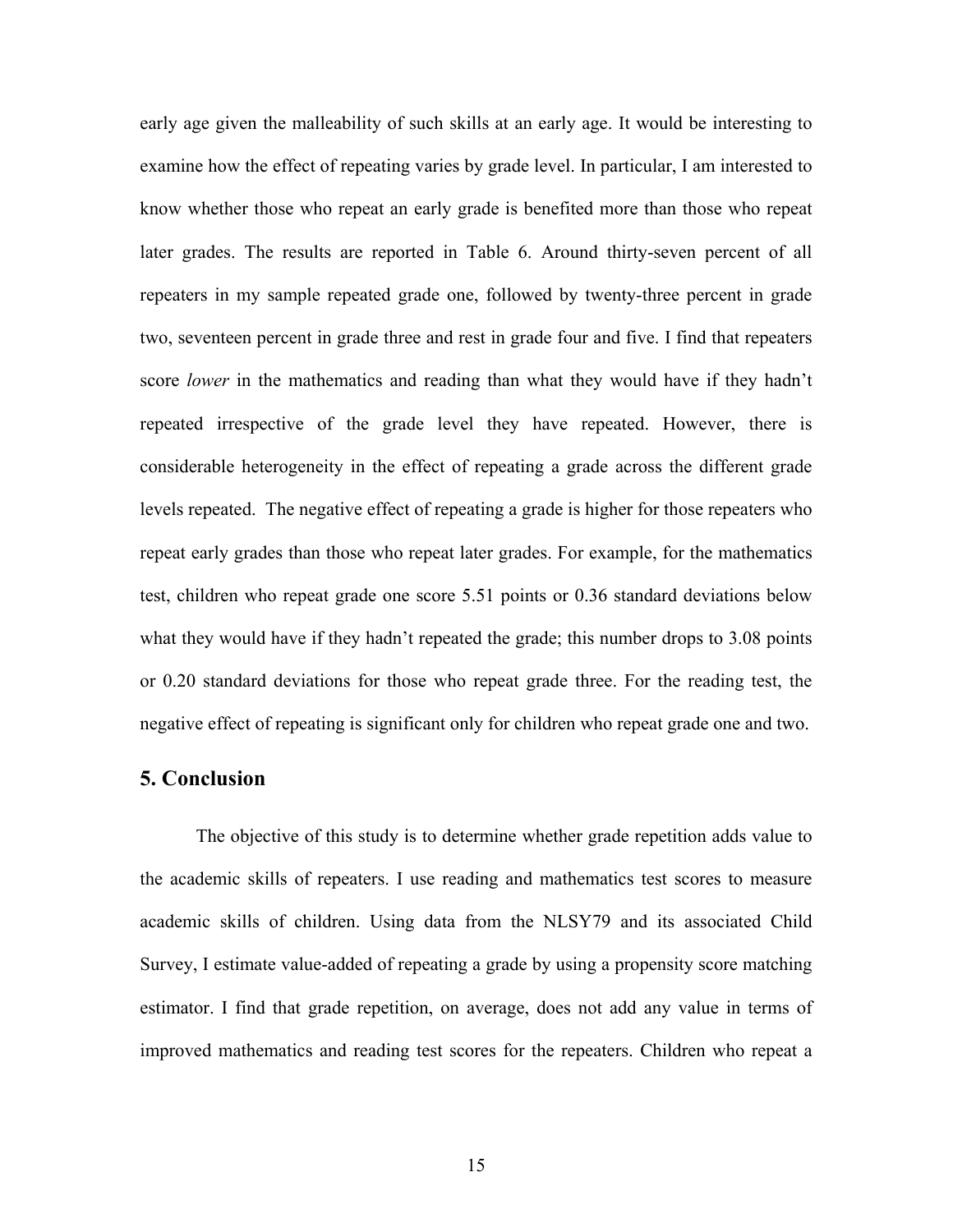grade are more likely to experience a decrease in test scores than they would have if they hadn't been retained.

 My research contributes to the ongoing debate on how to improve the academic performance of low-achieving students. *No Child Left Behind Act of 2001* proposes strict enforcement of standard based approach of evaluating children's academic performance. Children failing to meet these standards will likely to be held back in a grade. Such additional investment of time and other resources is expected to help the failing child to perform better in schools. My findings are not supportive of this conjecture. To improve the performance of low-achieving children, it would be more prudent to adopt a more targeted approach to address the deficits in their specific skills rather than retaining them in a grade.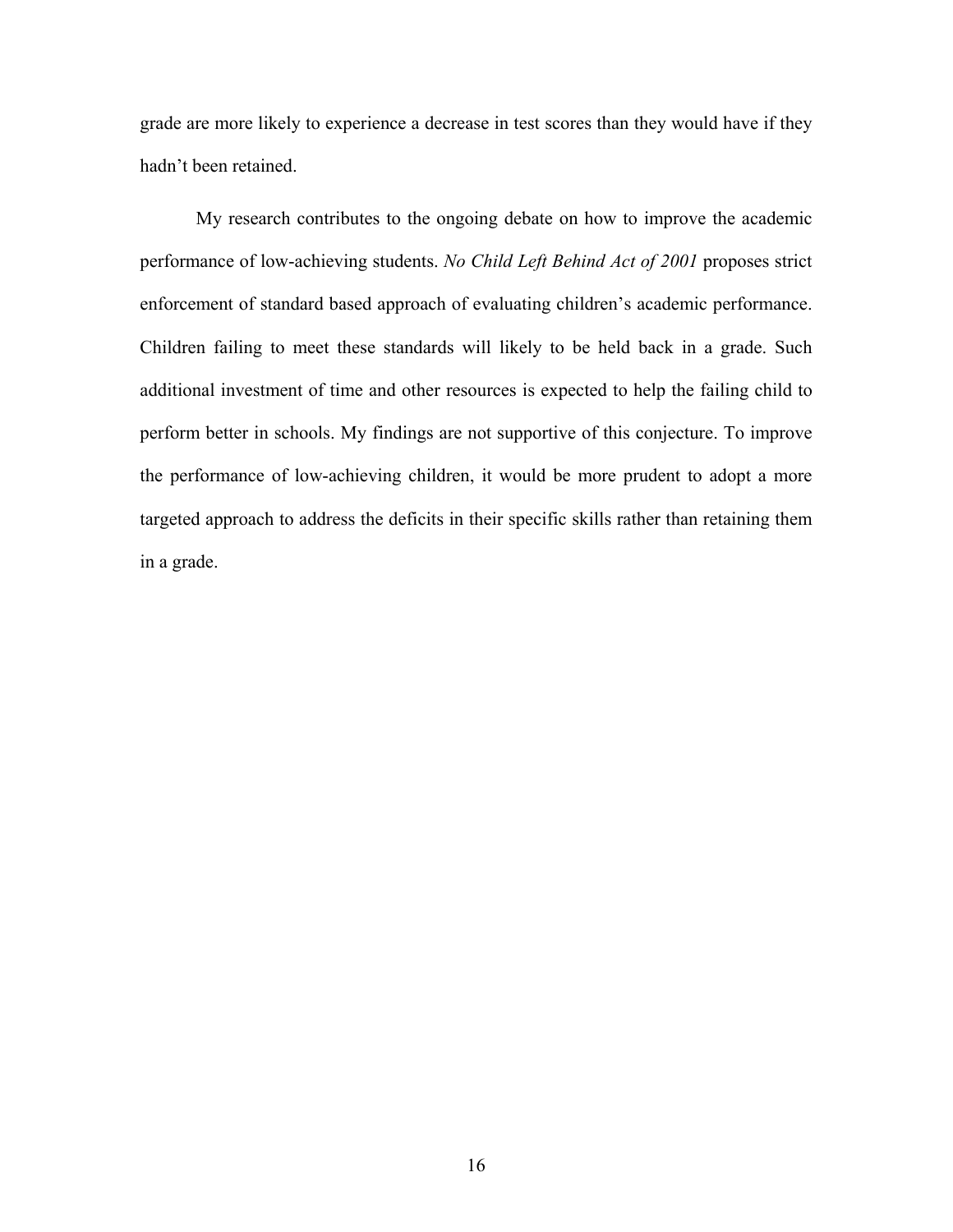#### **Bibliography**

Alexander, K.L., D.R. Entwisle, and S.L. Dauber. *On the Success of Failure.* Cambridge, U.K.: Cambridge University Press, 2004.

Center for Human Resource Research. 2002. *NLSY79 Child and Young Adult Data Users Guide.* The Ohio State University.

Corman, H. 2003. "The Effects of State Policies, Individual Characteristics, Family Characteristics, and Neighbourhood Characteristics on Grade Repetition in the United State." *Economics of Education Review* 22: 409-420.

Dehejia, R.H. and S.Wahba. 1999. "Causal Effects in Non-Experimental Studies: Reevaluating the Evaluation of Training Programs", *Journal of the American Statistical Association*, 94: 1053 – 1062.

Eide, E.R. and Showalter, M.H. 2000. "The Effect of Grade Retention on Educational and Labor Market Outcomes." *Economics of Education Review* 86: 563-576.

Ferguson, P., S.R. Jimerson and M.J. Dalton. 2001. "Sorting Out Successful Failures: Exploratory Analysis of Factors Associated with Academic and Behavioral Outcomes of Retained Students." *Psychology in the Schools, 38(4): 327-341.* 

Greene J.P. and M.A.Winters. 2007. Revisiting Grade Retention: An Evaluation of Florida's Test Based Retention Policy, *American Education Finance Association*.

Jacob, Brian A. and Lars Lefgren. 2004. "Remedial Education and Student Achievement: A Regression-Discontinuity Approach." *Review of Economics and Statistics* 86: 226-244.

Jimerson *et.al.* 1997. "A Prospective, Longitudinal Study of the Correlates and Consequences of Early Grade Retention." *Journal of School Psychology* 35: 3-25.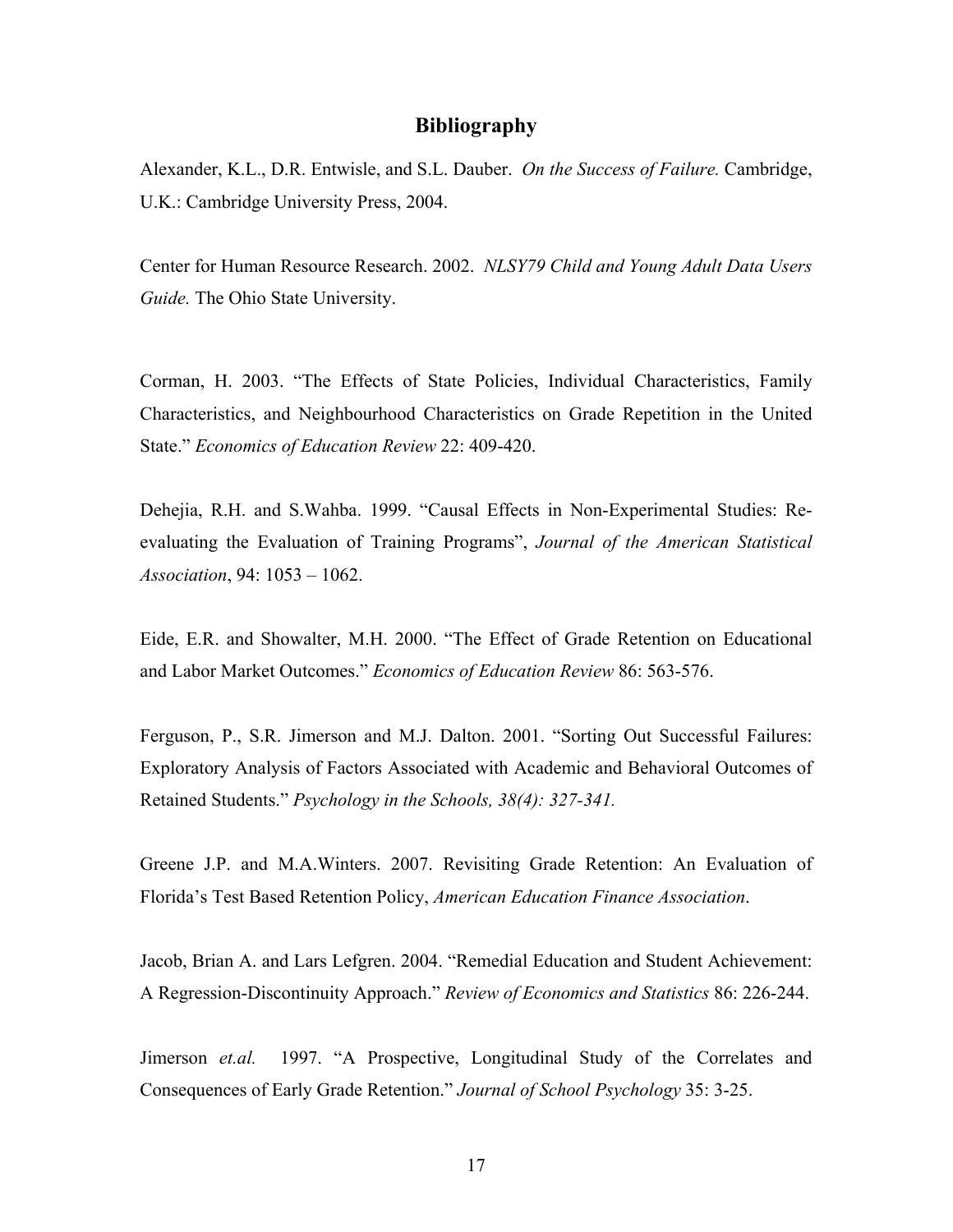Heckman, James J., H. Ichimura and P. Todd. 1997. "Matching as an Econometric Evaluation Estimator: Evidence from Evaluating a Job Training Program." *Review of Economic Studies* 64: 605-654.

Heckman, James J., H. Ichimura and P. Todd. 1997. "Matching as an Econometric Evaluation Estimator." *Review of Economic Studies* 65: 261-294.

Heckman, James J., H. Ichimura, J. Smith and P. Todd. 1998. "Characterizing Selection Bias Using Experimental Data." *Econometrica* 66: 1017-1098.

Heckman, James J., Robert J. LaLonde and Jeffrey A. Smith. 1999. "The Economics and Econometrics of Active Labor Market Programs." in *Orley Ashenfelter and David Card (eds) Handbook of Labor Economics.* Amsterdam, New York and Oxford: Elsevier Science North-Holland.

Heckman, J. and R.Robb. 1985. "Longitudinal Analysis of Labor Market Data", *Econometric Society Monographs Series, No. 10.* Cambridge University Press.

Holmes, T.C. 1989. "Grade Level Retention Effects: A Meta-Analysis of Research Studies." In L.A. Shepard and M.L. Smith (*eds)*, *Flunking Grades: Research and Policies on Retention.* Philadelphia PA: The Falmer Press.

Karweit, N. 1999. *Grade Retention: Prevalence, Timing, and Effects. Report No. 33.* Baltimore: John Hopkins University, CRESPAR.

Lorence, J., A.G.Dworkin, A.L. Toenjes and A.N. Hill. 2002. Grade Retention and Social Promotion in Texas 1994-1999: An Assessment of Academic Achievement among Elimentary School Students. In *Brookings Papers on Education Policy, 13-67, Washington D.C.: Brookings Institutions Press*.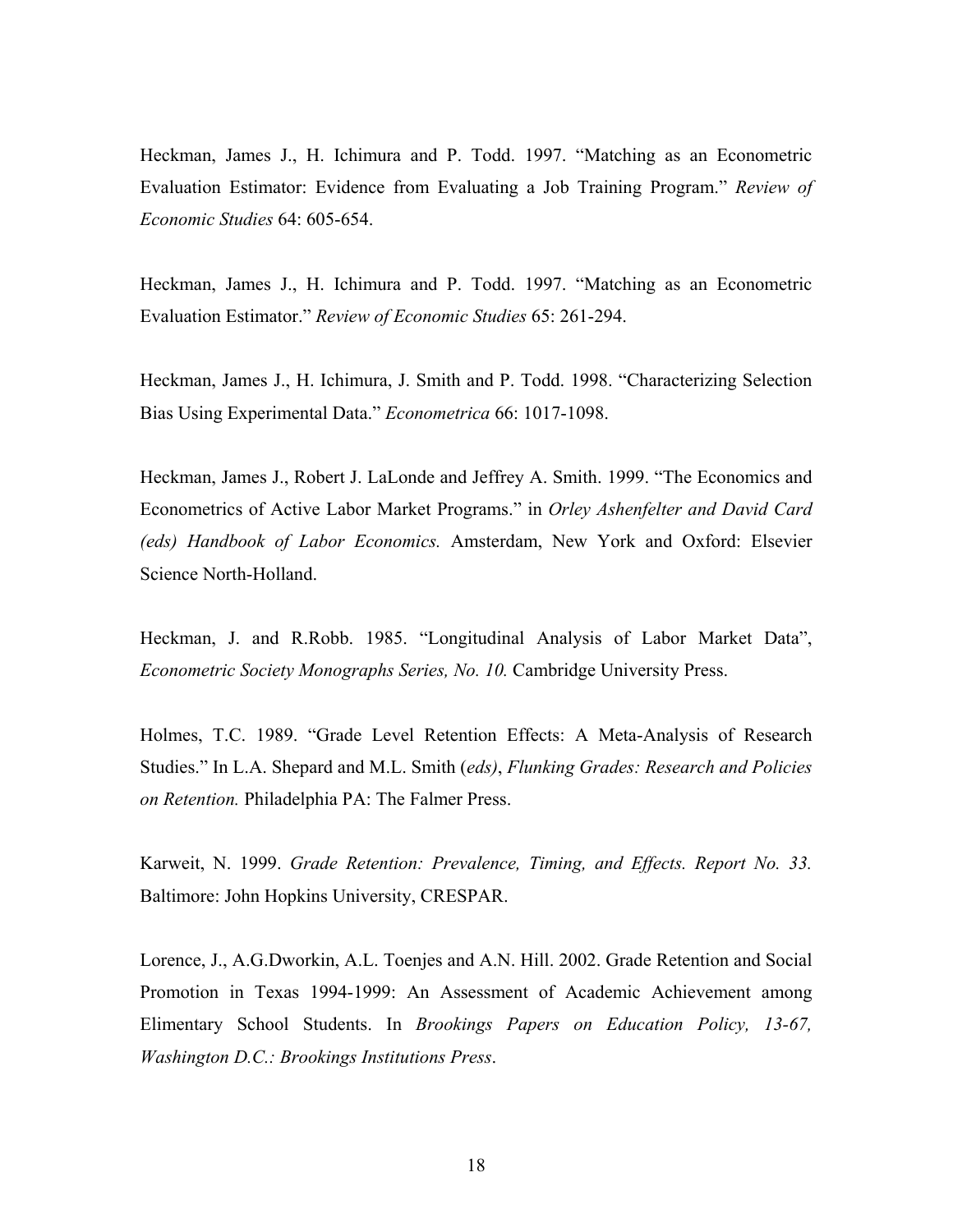NCES. 2001. *Digest of Education Statistics.* U.S. Department of Education.

Roderick, M. and J.Nagaoka. 2005. "Retention Under Chicago's High Stakes Testing Program: Helpful, Harmful or Harmless?", *Educational Evaluation and Policy Analysis, 27 (4): 309-340.* 

Rosenbaum, P.R. and D.B. Rubin. 1983. "The Central Role of the Propensity Score in Observational Studies for Causal Effects." *Biometrika* 70: 41-55.

Shepard, L.A. and M.L. Smith. *Flunking Grades: Research and Policies on Retention.* Philadelphia PA: The Falmer Press, 1989.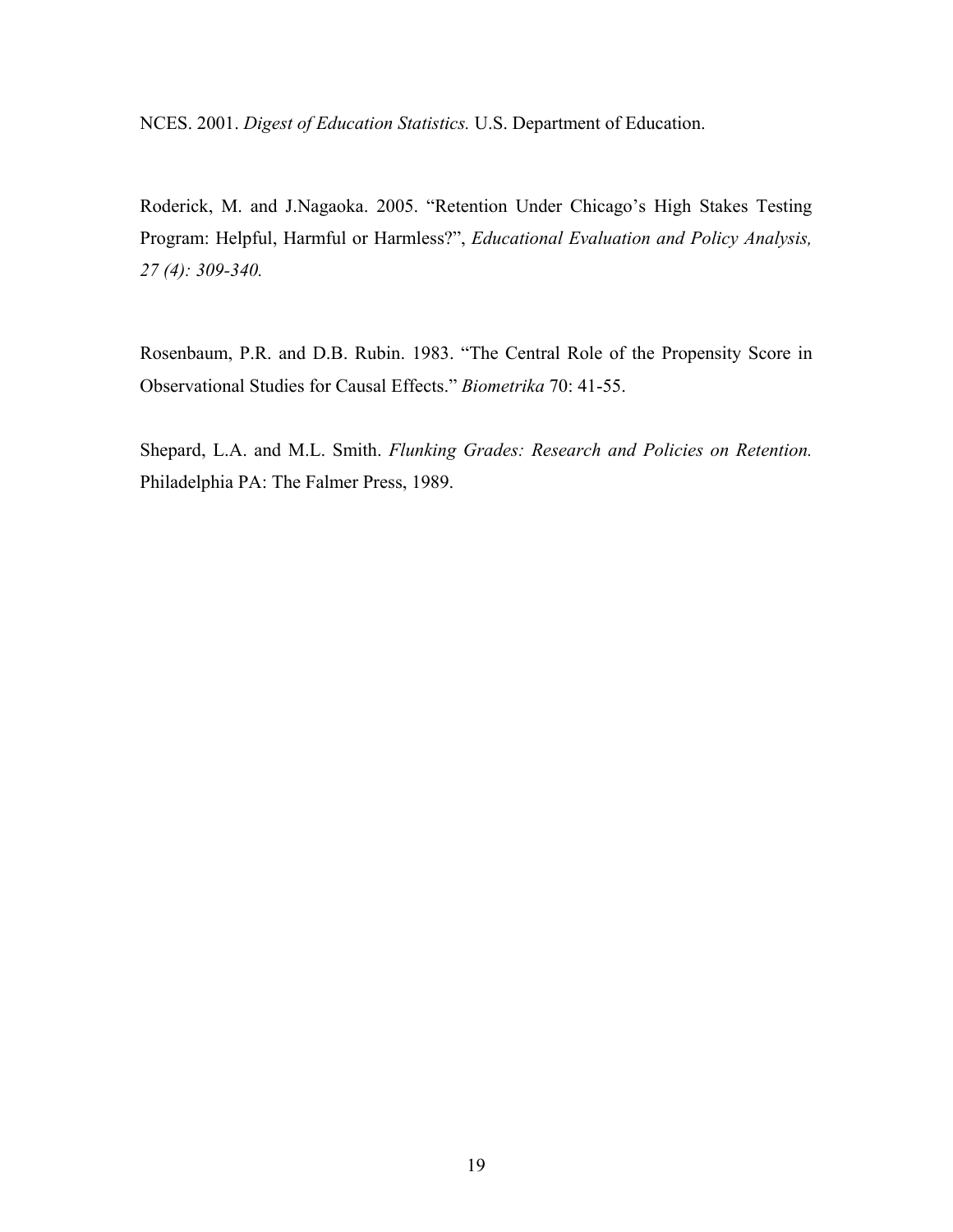| Sample                                                              | Number of Children |
|---------------------------------------------------------------------|--------------------|
| Total number of children known born to NLSY79 female<br>respondents | 11,340             |
| Children who were never interviewed                                 | $-1,692$           |
|                                                                     | 10,304             |
| Children born before 1979                                           | $-1,072$           |
|                                                                     | 9,232              |
| Did not repeat a grade as of 2002 and still in grade 5 or lower     | $-2,757$           |
|                                                                     | 6,475              |
| No information on which grade a child repeated                      | $-543$             |
|                                                                     | 5,932              |
| Repeated a grade greater than grade 5                               | $-156$             |
|                                                                     | 5,776              |
| No information on test scores                                       | $-899$             |
| Final sample                                                        | 4,759              |

# **Table 1: Sample Selection Criteria**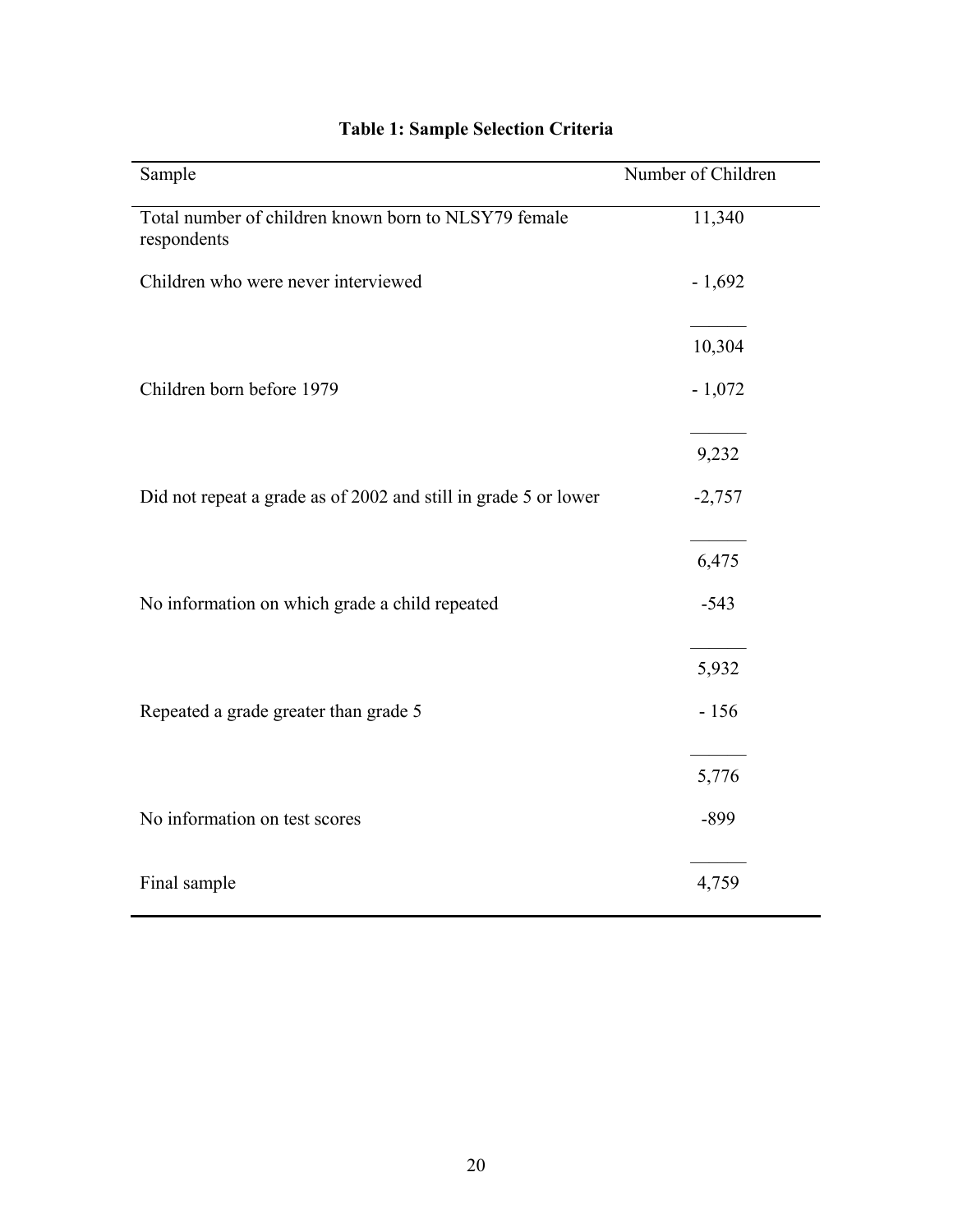|             | Repeaters        | Non-Repeaters     |
|-------------|------------------|-------------------|
| Mathematics | 90.21<br>(12.68) | 101.59<br>(13.39) |
| Reading     | 90.28<br>(14.41) | 105.05<br>(14.05) |

# **Table 2: Means and Standard Deviations of Mathematics and Reading Test Scores**

*Notes:* Standard deviations are reported in the parenthesis. Test scores are measured after children have repeated a grade.

Number of Children 479 4,280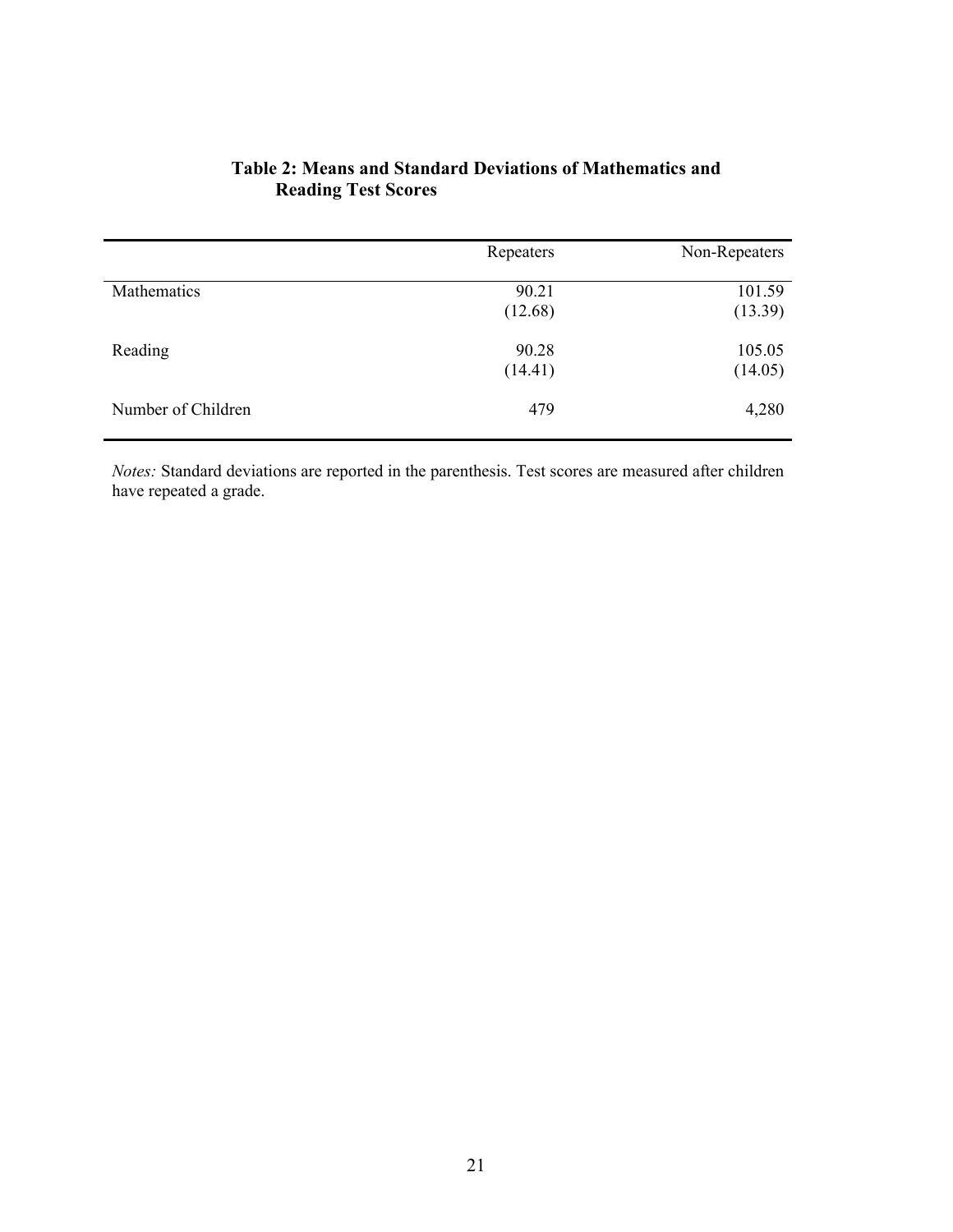| Variables                                         | Repeaters         | Non Repeaters     |
|---------------------------------------------------|-------------------|-------------------|
| 1 if the child is female                          | 0.40              | 0.51              |
| 1 if the child is African-American                | 0.49              | 0.28              |
| 1 if the child has a health problem               | 0.03              | 0.01              |
| 1 if the child ever attended a Head Start Program | 0.22              | 0.14              |
| Child's birth weight (ounces)                     | 113.59<br>(24.71) | 117.21<br>(19.04) |
| Family income ('000 \$)                           | 22.52<br>(24.78)  | 33.57<br>(39.34)  |
| Mother's AFQT (percentiles)                       | 17.85<br>(18.49)  | 35.78<br>(25.42)  |
| Mother's highest grade completed (years)          | 11.15<br>(2.06)   | 12.13<br>(3.06)   |
| 1 if single mother                                | 0.46              | 0.27              |
| Number of children in the household               | 2.70<br>(1.41)    | 2.26<br>(1.04)    |
| 1 if Northcentral                                 | 0.20              | 0.26              |
| 1 if South                                        | 0.46              | 0.37              |
| 1 if West                                         | 0.19              | 0.21              |
| Pre-repeat Mathematics Score                      | 91.82<br>(12.94)  | 99.74<br>(13.09)  |
| Pre-repeat Reading Score                          | 94.72<br>(12.50)  | 105.03<br>(12.99) |

## **Table 3: Means and Standard Deviations of Explanatory Variables used in Matching Estimator**

*Note*: Standard deviations are reported in the parenthesis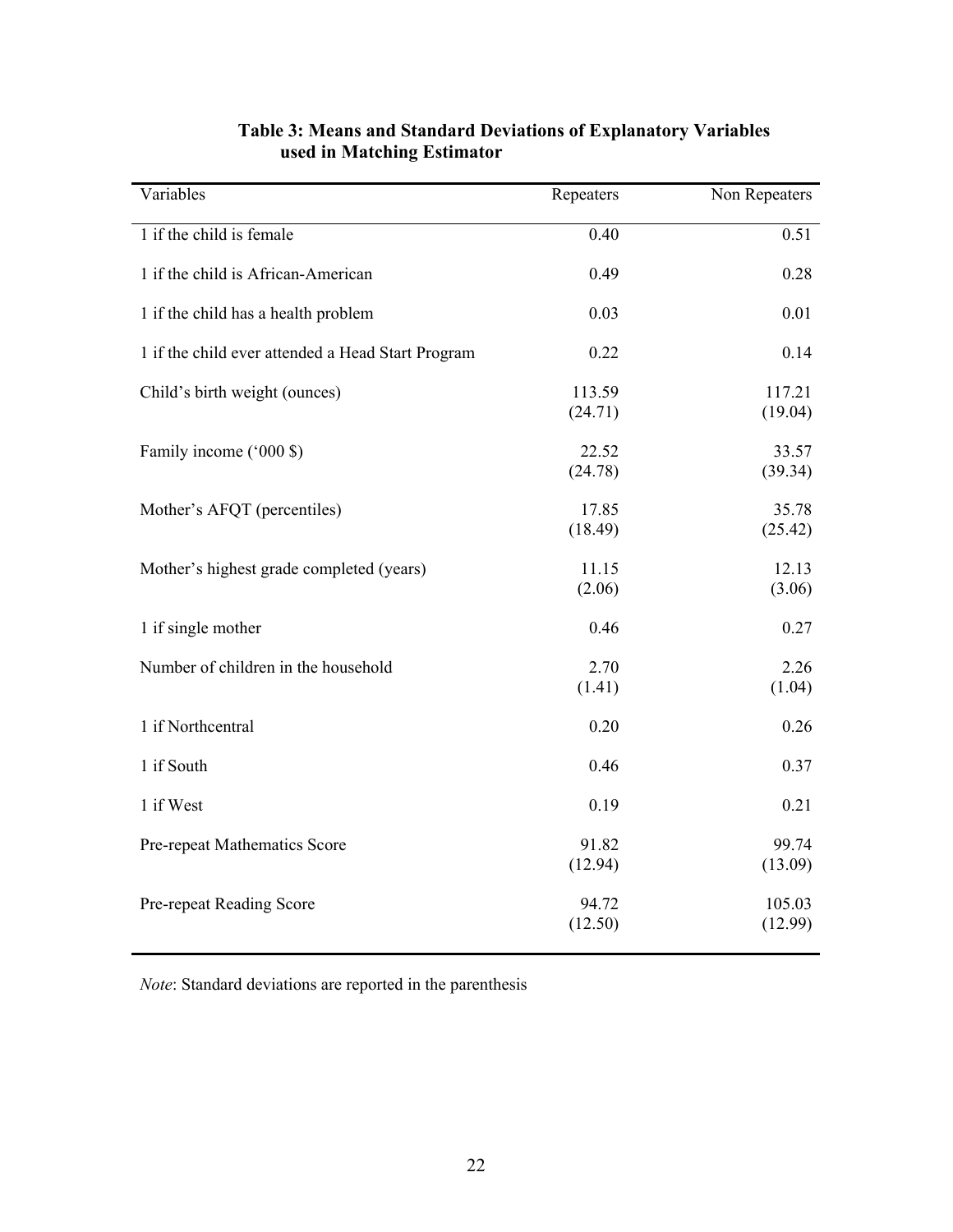| Variable                                          | Coefficients           |
|---------------------------------------------------|------------------------|
| Pre-repeat Mathematics Score                      | $-0.023$<br>$(0.004)*$ |
| 1 if the child is female                          | $-0.496$<br>$(0.106)*$ |
| 1 if the child is African-American                | 0.249<br>$(0.132)*$    |
| 1 if the child has a health problem               | 1.444<br>$(0.378)*$    |
| Child's birth weight                              | $-0.003$<br>(0.002)    |
| 1 if the child ever attended a Head Start program | 0.104<br>(0.126)       |
| AFQT score of mother                              | $-0.029$<br>$(0.004)*$ |
| Highest grade completed by mother                 | $-0.020$<br>(0.025)    |
| Family income                                     | $-0.001$<br>(0.001)    |
| 1 if mother is single                             | 0.366<br>$(0.122)*$    |
| Number of children in the household               | 0.213<br>$(0.051)*$    |
| 1 if live in North central region                 | $-0.154$<br>(0.188)    |
| 1 if live in South region                         | 0.052<br>(0.177)       |
| 1 if live in West region                          | $-0.034$<br>(0.201)    |
| Constant                                          | 0.784<br>(0.608)       |
| R-square                                          | 0.135                  |

# **Table 4: Propensity Score Coefficient Estimates**

*Notes:* Standard errors are reported in the parentheses. \* significant at 10% significance level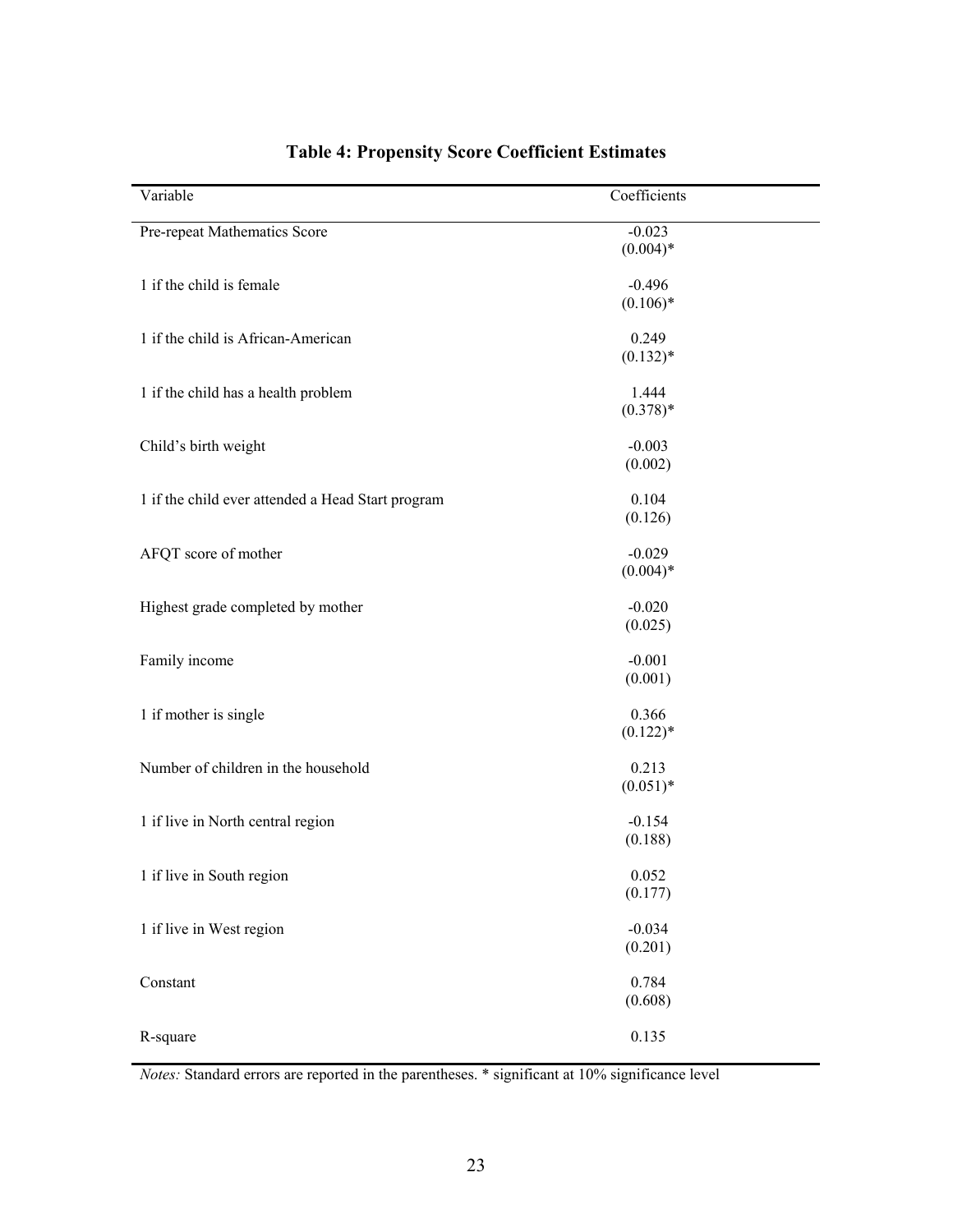|                   | Mathematics              | Reading                  |
|-------------------|--------------------------|--------------------------|
| Common Support    | $-4.636$<br>$(-0.621)$ * | $-3.231$<br>$(-0.623)$ * |
| Common Support II | <b>Robustness Checks</b> |                          |
| $q = 1\%$         | $-4.694$<br>$(0.545)$ *  | $-3.313$<br>$(0.609)*$   |
| $q = 5\%$         | $-4.901$<br>$(0.593)*$   | $-3.532$<br>$(0.543)*$   |

## **Table 5: Value-added from Repeating a Grade based on Propensity Score Matching Estimator**

*Note:* Bootstrapped standard errors are reported in the parenthesis. Common Support impose a common support by dropping repeaters whose propensity score is higher than the maximum or less than the minimum propensity score of non-repeaters. Common Support II dropping *q* percentage of the repeaters at which the propensity score density of the non-repeaters is the lowest. A bandwidth of 0.06 is used. \* indicates statistical significant at 10% significance level.